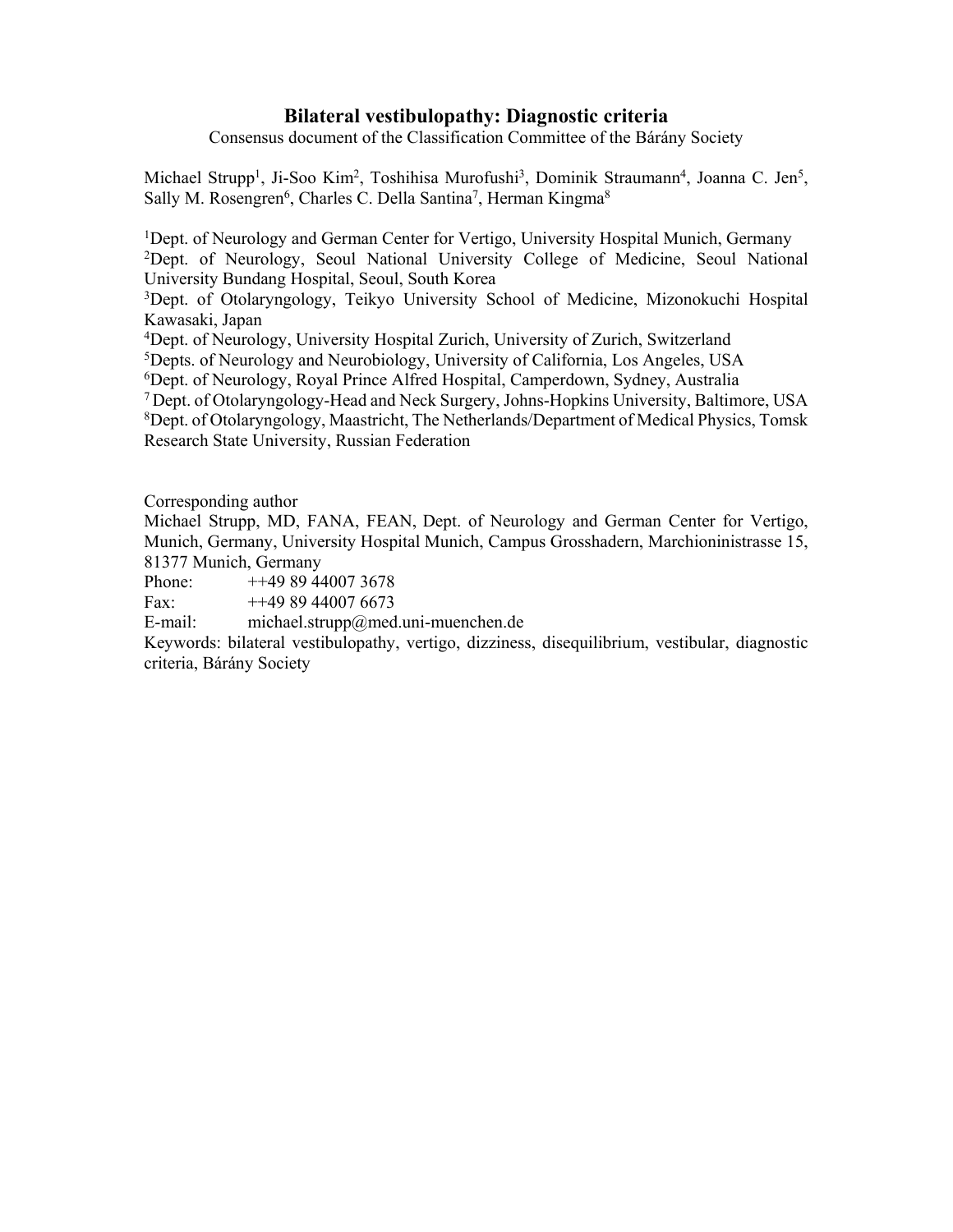#### **Abstract**

This paper describes the diagnostic criteria for bilateral vestibulopathy (BVP) by the Classification Committee of the Bárány Society. The diagnosis of BVP is based on the patient history, bedside examination and laboratory evaluation. Bilateral vestibulopathy is a chronic vestibular syndrome which is characterized by postural imbalance and/or unsteadiness of gait, which worsen in darkness and/or on uneven ground, as well as, in a minority of patients, by head or body movement-induced blurred vision or oscillopsia. There are typically no symptoms while sitting or lying down under static conditions.

The diagnosis of BVP requires bilaterally significantly impaired or absent function of the vestibulo-ocular reflex (VOR). This can be diagnosed for the high frequency range of the angular VOR by the head impulse test (HIT), the video-HIT (vHIT) and the scleral coil technique and for the low frequency range by caloric testing.

For the diagnosis of BVP, the horizontal angular VOR gain on both sides should be < 0.6 (angular velocity 150-300°/s) and/or the sum of the maximal peak velocities of the slow phase caloric-induced nystagmus for stimulation with warm and cold water on *each* side  $\leq 6\%$ and/or the horizontal angular VOR gain < 0.1 upon sinusoidal stimulation on a rotatory chair (0.1 Hz, Vmax = 50°/sec). For the diagnosis of *probable* BVP the above mentioned symptoms and a bilaterally pathological bedside HIT are required

Complementary tests that may be used but are currently not included in the definition are: a) dynamic visual acuity (a decrease of  $\geq 0.2$  logMAR is pathological); b) Romberg (indicating a sensory deficit of the vestibular or somatosensory system and therefore not specific); and c) cervical and ocular vestibular-evoked myogenic potentials (c/oVEMP) for otolith function.

At present the scientific basis for further subdivisions into subtypes of BVP is not sufficient to put forward reliable or clinically meaningful definitions. Depending on the affected anatomical structure and frequency range, different subtypes may be better identified in the future: impaired canal function in the low- or high-frequency VOR range only and/or impaired otolith function only; the latter is evidently very rare.

Bilateral vestibulopathy is a clinical syndrome and, if known, the etiology (e.g., due to ototoxicity, bilateral Menière's disease, bilateral vestibular schwannoma) should be added to the diagnosis. Synonyms include bilateral vestibular failure, deficiency, areflexia, hypofunction and loss.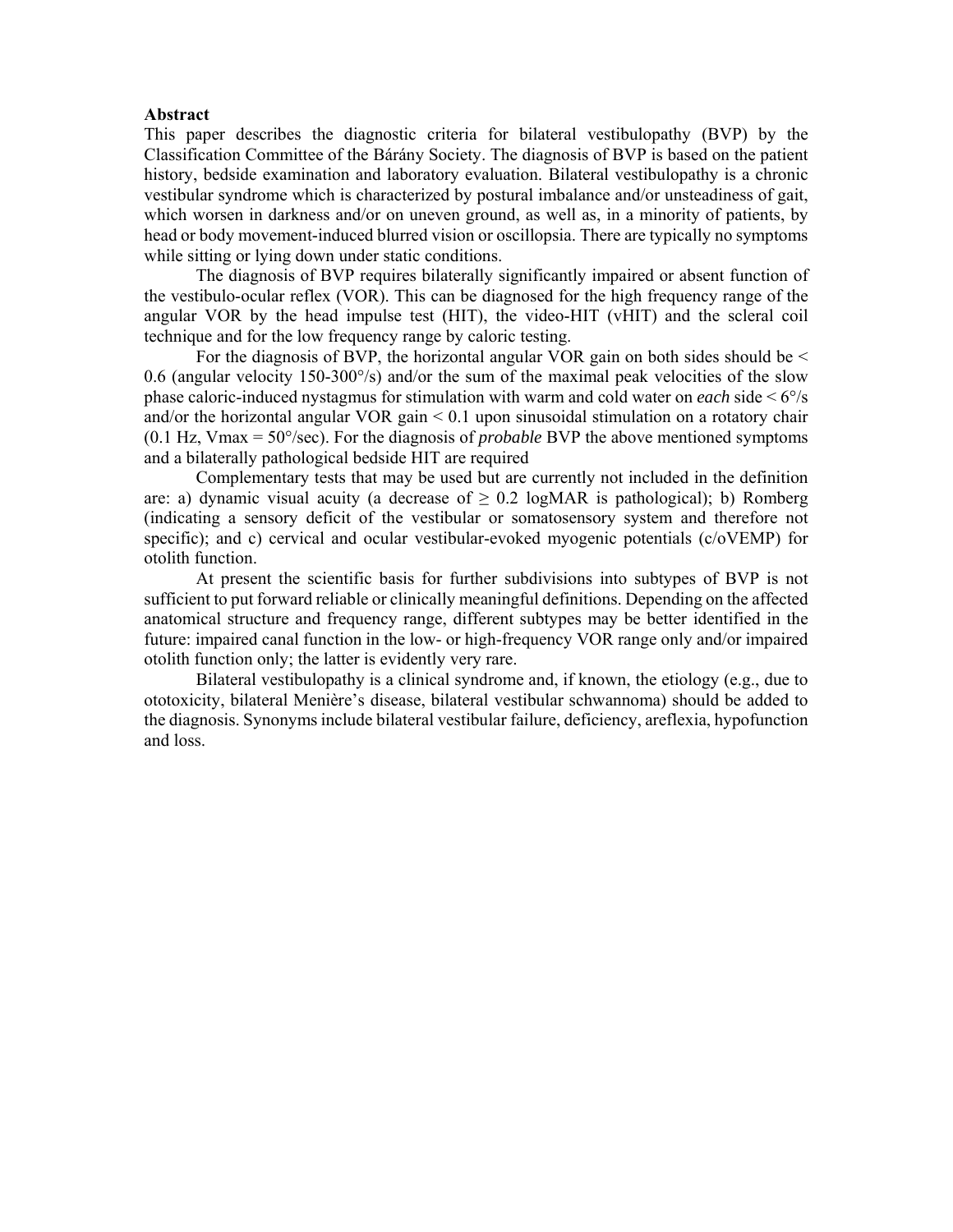### **Introduction**

The Bárány Society representing the international community of basic scientists, otolaryngologists and neurologists committed to vestibular research mandated a Classification Committee for an International Classification of Vestibular Disorders (ICVD). Individual disorders are defined by classification panels, which include otolaryngologists and neurologists from at least three continents. The ICVD has already published a consensus on the definitions of vestibular symptoms (1), vestibular migraine (2), Menière's disease (3), benign paroxysmal positional vertigo (4) and vestibular paroxysmia (5).

In 1882 W. James reported on the "sense of dizziness in deaf-mutes" (6). In 1907 R. Bárány described a bilaterally reduced caloric response also in deaf-mutes (7). In 1941, Dandy described oscillopsia and postural instability exacerbated by visual deprivation in subjects on whom he had performed bilateral vestibular neurectomy in an effort to treat Menière's disease (8). Movement-induced oscillopsia was identified as a frequent additional symptom in 1965 (9); for additional references related to the history of bilateral vestibulopathy (BVP) see (10). In 1989 this syndrome was more precisely defined in patients presenting with imbalance and oscillopsia, worsening in darkness, without hearing loss or other neurological symptoms and was called "idiopathic bilateral vestibulopathy" (11). In 2005 it was demonstrated that BVP also leads to impaired spatial memory and hippocampal atrophy (12), later confirmed by other MRI studies (13;14). In 2009 a subtype with bilateral absence of vestibular evoked myogenic potentials (VEMP) in the presence of normal caloric response was described (15). An association between BVP and impaired cerebellar dysfunction has been described in many publications (16-20) with a particular syndrome "Cerebellar Ataxia, Neuropathy and Vestibular Areflexia" (CANVAS), a gangliopathy with cerebellar atrophy, described in 2011 (21).

Based on the literature on this topic there is evident agreement on

- a. the leading symptoms: postural imbalance and unsteadiness of gait, which both worsen in darkness and on uneven ground; head or body movement induced oscillopsia in some patients, in particular during walking, which engenders head movements with high frequency spectral content, particularly during each heel strike (15;17;19;22-26);
- b. the bedside diagnosis of a bilaterally deficient angular vestibulo-ocular reflex (aVOR) by the head impulse test (HIT) (27). It has its limitations (28): only VOR deficits with a gain  $< 0.4$  can be reliably detected by the bedside HIT (29) and in cerebellar disorders its interpretation is often difficult (30);
- c. the use of caloric irrigation and/or the video-HIT to diagnose a peripheral vestibular deficit (31-35). Rotational chair testing is nowadays less often applied;
- d. dynamic visual acuity as a complementary test (36);
- e. the etiology of BVP: often it remains unclear. Frequent known causes are ototoxic drugs, bilateral Menière's disease, meningitis, genetic mutations and there is an association with cerebellar disorders (17;19).

Issues that have to be addressed and if possible defined in future updates are: First, what are pathological values for the caloric response and the gain of the angular VOR (aVOR) to qualify for the diagnosis of BVP with a reasonable specificity and sensitivity? Second, what is the role of testing the vertical canals with the HIT (37) and testing the otolith organs with cervical and ocular VEMPs (cVEMP/oVEMP) for BVP? Third, are there different subtypes of BVP in terms of reduced function of the low and high frequency aVOR (35), different canals (37) and/or of otolith function?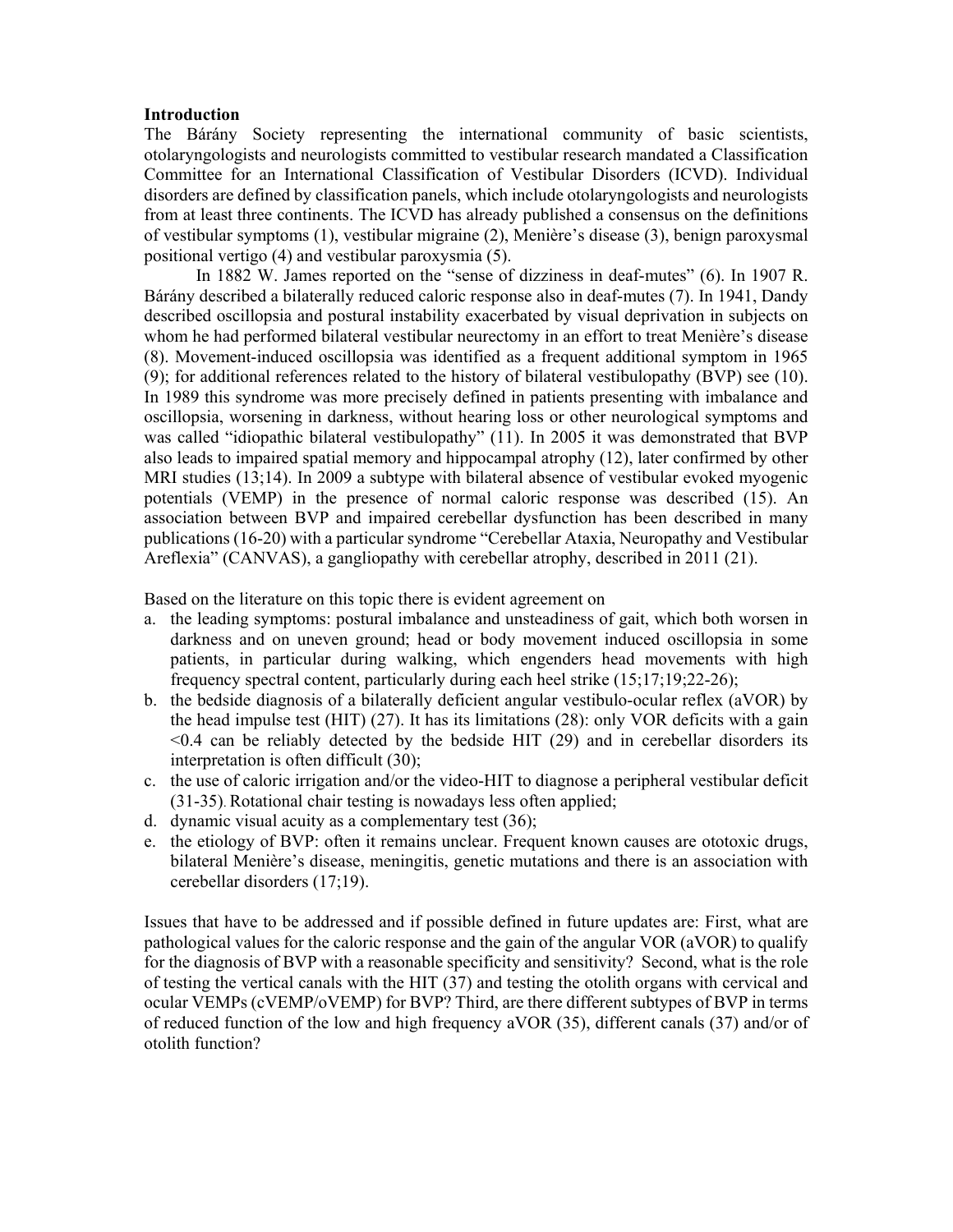### **Methods**

The present work forms part of an ongoing multi-year project to develop an ICVD, which uses a structured process for developing international consensus definitions for vestibular symptoms, syndromes, disorders, and diseases. This process, overseen by the Classification Committee of the Bárány Society (CCBS), is based on expert, multi-disciplinary committees with international representation developing diagnostic criteria for subsequent comment and refinement prior to publication. These criteria are built on a critical appraisal of current best scientific evidence. All definitions are supported by notes, comments, and written discussion according to a template established by the CCBS for ICVD. The criteria for BVP were developed iteratively over a three-year period (2014-2017) through discussion, presentation, and refinement. Special care was taken to ensure that the criteria are specific and practical and can be applied in every country all over the world. This is particularly true for the use of certain laboratory examinations not available everywhere.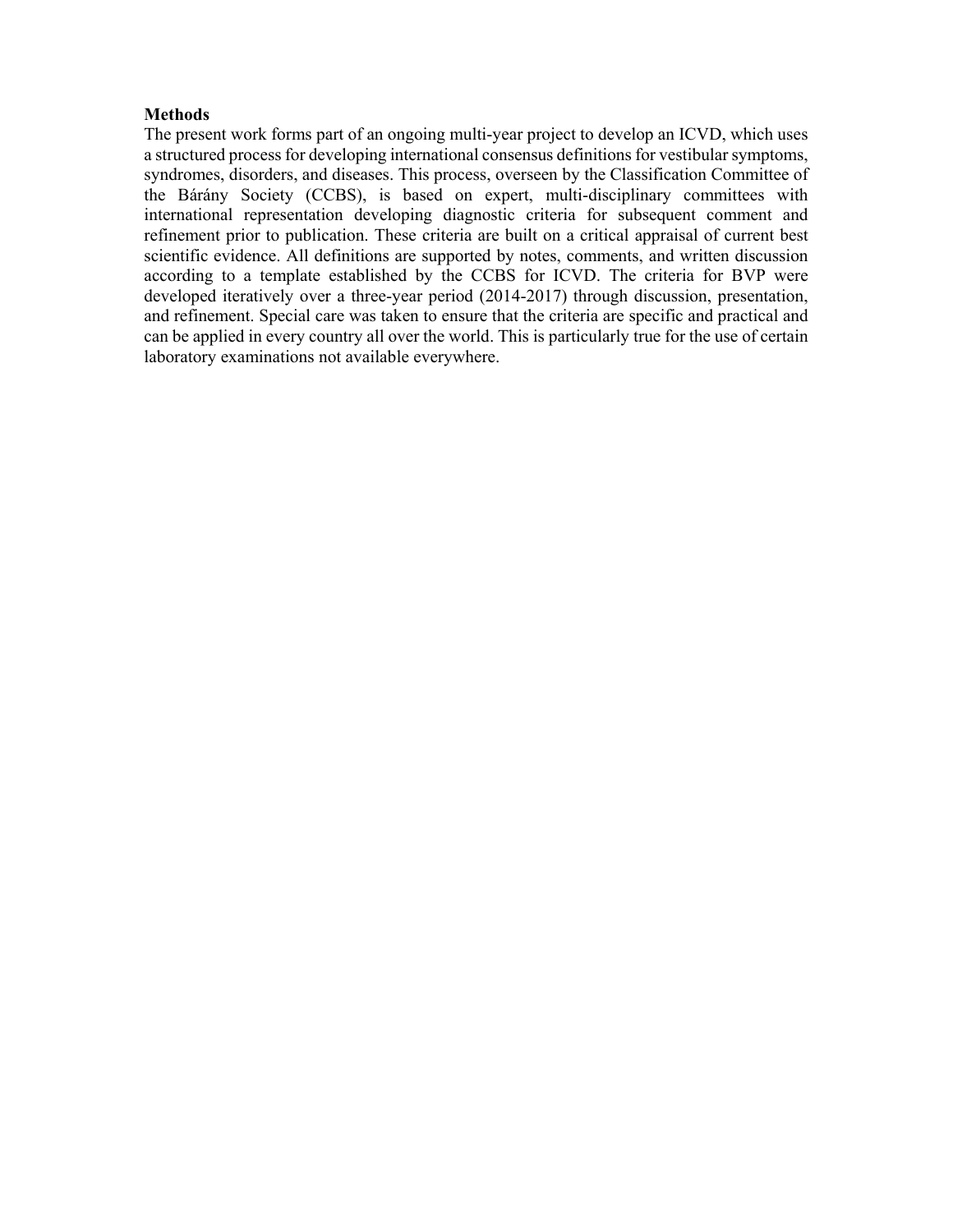# **Diagnostic criteria for bilateral vestibulopathy**

- A. Chronic vestibular syndrome with at least three of the following symptoms
	- 1. Postural imbalance<sup>1</sup>
	- 2. Unsteadiness of gait $<sup>1</sup>$ </sup>
	- 3. Movement-induced blurred vision or oscillopsia during walking or quick head/body  $moverents<sup>2</sup>$
	- 4. Worsening of postural imbalance or unsteadiness of gait in darkness and/or on uneven  $ground<sup>3</sup>$
- B. No symptoms while sitting or lying down under static conditions $4$
- C. Bilaterally reduced or absent angular VOR function documented by
	- bilaterally pathological horizontal angular VOR gain  $\leq$  0.6, measured by the video-HIT<sup>5</sup> or scleral-coil technique and/or
	- reduced caloric response<sup>6</sup> (sum of bithermal max. peak SPV on each side  $\leq 6^{\circ}/sec^7$ ) and/or
	- reduced horizontal angular VOR gain < 0.1 upon sinusoidal stimulation on a rotatory chair (0.1 Hz, Vmax =  $50^{\circ}/sec$ ).
- D. Not better accounted for by another disease

# **Diagnostic criteria for probable bilateral vestibulopathy**

- A. Chronic vestibular syndrome with at least two of the following symptoms
	- 1. Postural imbalance<sup>1</sup>
	- 2. Unsteadiness of gait $<sup>1</sup>$ </sup>
	- 3. Movement-induced blurred vision or oscillopsia during walking or quick head/body  $movements<sup>2</sup>$
	- 4. Worsening of postural imbalance or unsteadiness of gait in darkness and/or on uneven  $ground<sup>3</sup>$
- B. No symptoms while sitting or lying down under static conditions<sup>4</sup>
- C. Bilaterally pathological horizontal bedside head impulse test $8$
- D. Not better accounted for by another disease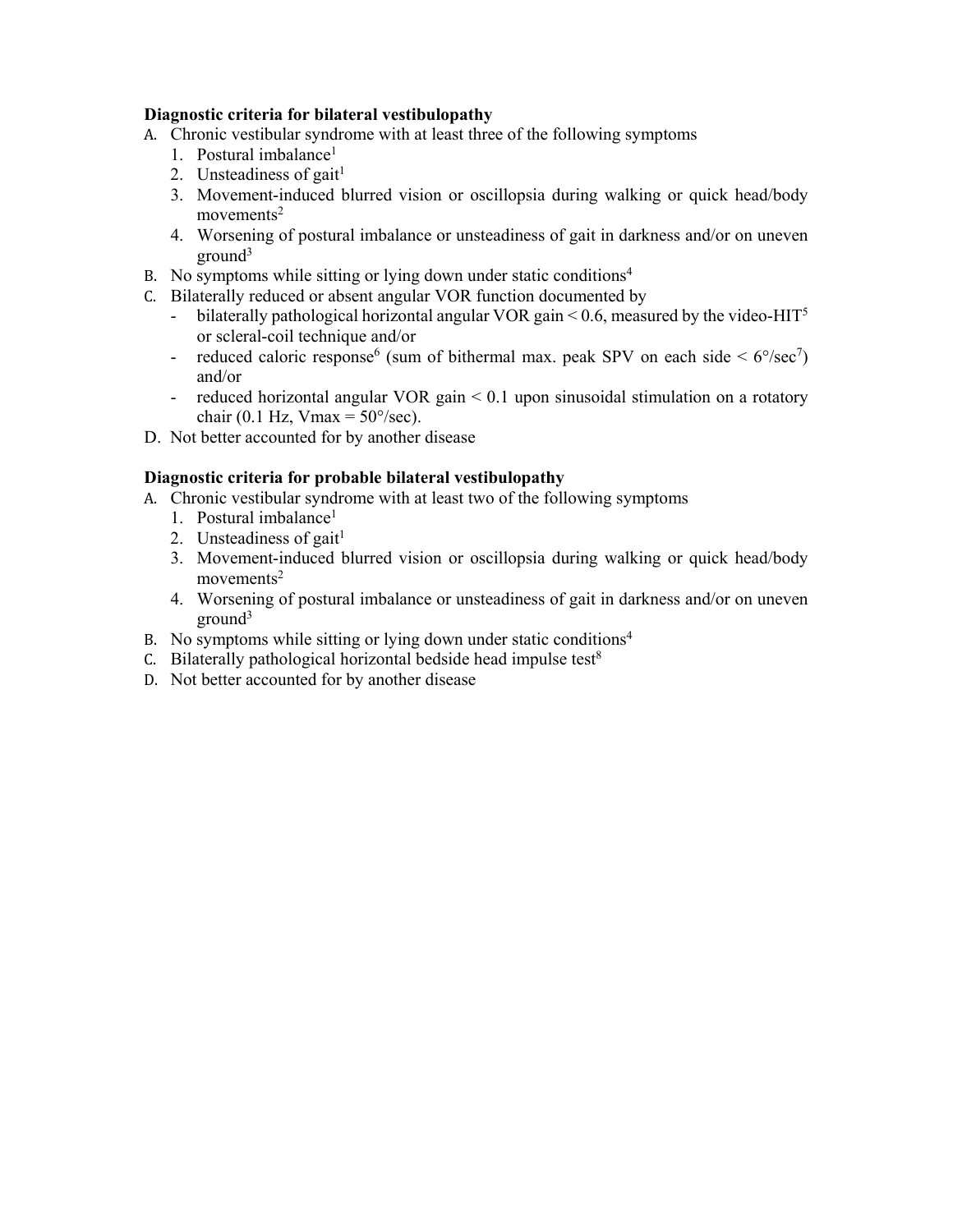## **Notes:**

- 1. These symptoms in BVP are caused by the sensory vestibular deficit leading to impaired vestibulo-spinal reflexes leading to higher body sway and broad-based gait.
- 2. About 30 to 40% of the patients report oscillopsia during active body movements such as walking and/or passive head movements (e.g., travelling in a vehicle) (19;23;38); in rare cases oscillopsia can even occur in time with the heartbeat. Oscillopsia is caused by head movement induced retinal slip due to the VOR deficit for which other systems cannot fully compensate (26). It leads to a reduction of dynamic visual acuity (see below). In contrast, for slow and low frequency head movements the smooth pursuit system can stabilize fixation when a visible target is present.
- 3. When explicitly asked, many patients with BVP report a worsening of postural imbalance and unsteadiness of gait in darkness and on uneven ground (19;23) because they depend more on visual and somatosensory control. This is also associated with a higher risk of falls in darkness (39). Imbalance is even worse if there is an additional sensory polyneuropathy  $(40)$ .
- 4. Typically there are no symptoms when sitting or lying down under static conditions because subjects do not rely very much on the vestibular system under these circumstances. Some patients may report on oscillopsia while sitting induced, for instance, by heart beats or chewing.
- 5. Video-HIT: It is possible to quantify the aVOR function by a video-oculography system (video-HIT) that measures head and eye velocity during passive head rotation  $(150^{\circ}/s -$ 300°/s), similar to the scleral-coil technique which can, of course, also be used. Thereby, the gain of the aVOR can be determined and catch-up saccades can be detected even if they are of short latency and already occur during the head impulses (covert catch-up saccades) (31;32;41). Horizontal VOR velocity gain is the ratio of angular eye velocity to angular head velocity. It can also be measured as the ratio of the area under curve (AUC) of the angular eye velocity divided by the AUC of angular head velocity. According to a study on 60 healthy subjects (42), the lower limit of the normal horizontal VOR velocity gain (2SD below mean) is 0.79 at 80 ms and 0.75 at 60 ms. The lowest and highest values of the normal horizontal VOR velocity gain are 0.76 and 1.18 at 80 ms and 0.65 and 1.17 at 60 ms. There is a decline of normal horizontal VOR velocity gain at 80 ms with aging by 0.012 per decade with increasing age (95% CI 0.001 to 0.022;  $p = 0.028$ ). Normal horizontal VOR velocity gain at 60 ms also declines with aging. Horizontal VOR velocity gain was found to decline by 0.017 per decade with increasing age  $(95\% \text{ CI } 0.006 - 0.029; p = 0.005)$ . Taking this into account, the authors agreed on a pathological gain of the video-HIT  $< 0.6$ . The specific role of testing the VOR gain of the vertical canals for the diagnosis of BVP has to be further evaluated. According to a video-HIT study of all three semicircular canals in patients with BVP, the anterior canals seem less often impaired in aminoglycoside vestibulotoxicity, Menière's disease and BVP of unknown etiology (37).
- 6. Caloric testing: the low frequency aVOR can be tested by bithermal caloric stimulation during 30 seconds with a minimum of 200 ml warm  $(44^{\circ}C)$  and cold  $(30^{\circ}C)$  water and measurement of the peak SPV of caloric induced nystagmus at the culmination phase. The lower threshold applied for the mean SPV is generally lower for the cold than for the warm irrigation. As the response to the cold and warm irrigation can be affected by a spontaneous nystagmus, most laboratories use the sum of absolute values of nystagmus peak SPV to both responses of each ear as a criterion for excitability. In our experience, the lower limit of the normative data applied for the sum of the mean SPV upon cold (30°C) and warm (44 $^{\circ}$ C) irrigation per ear varies among laboratories from 20-25  $^{O}/\text{sec}$  (personal communication/discussions during conferences and courses of HK). A sum of both responses per ear  $\leq 6$  o/sec can therefore be considered a safe criterion to point to BVP. The absence of a VOR to caloric irrigation with ice water also points to BVP. To test for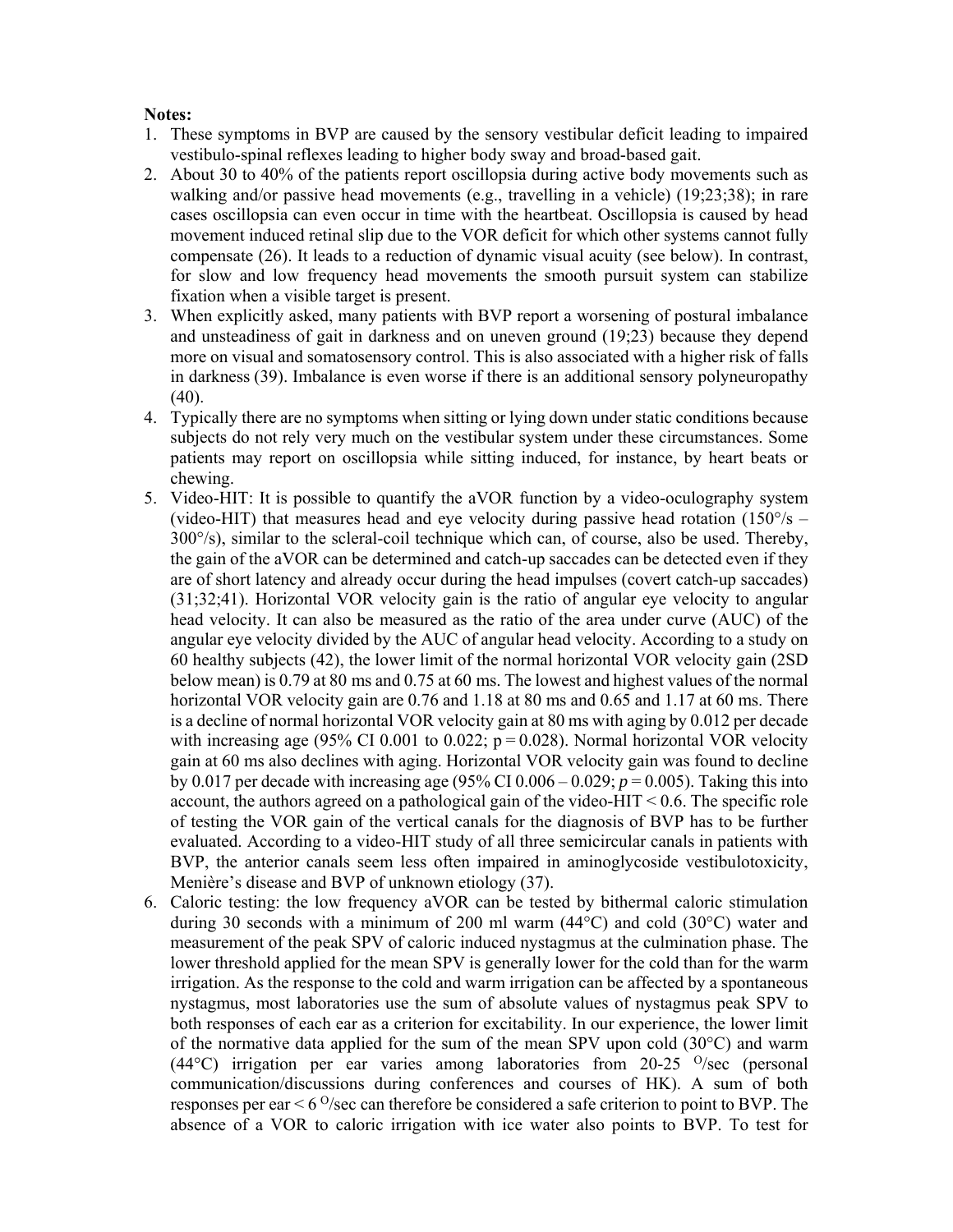convection-dependent responses to ice water independent of the direct inhibitory effect ice water cooling has on vestibular nerve activity, the subject initially undergoes ice water irrigation while supine with the head of the bed elevated 20 deg. Once the nystagmus starts, the examiner assists the subject in quickly flexing at the hips, pitching the torso and head forward and down so that the nose points toward the floor. If the nystagmus initially observed was due to convection of endolymph, then its direction should reverse; if it does, then at least some vestibular hair cell function is present. If the nystagmus does not reserve, then the initial response can be attributed mainly to direct inhibition of the vestibular nerve, and one can conclude that there is little or no vestibular hair cell function (if central causes of failed vestibular reflexes, including sedating medications, have been excluded).

- 7. Rotational tests: the low to middle frequency aVOR can be tested using a rotatory chair. The rotatory chair tests are especially useful when the video-HIT or caloric tests cannot be executed or are not tolerated, or appropriate instruction is difficult (e.g. cervical limitations, anxiety, young infants). Although many stimulus profiles are used (e.g., sinusoidal stimulation or velocity steps), a significant disadvantage of rotatory chairs is that rotation tests performed at accelerations less than  $\sim 1000^{\circ}/s^2$  are less sensitive than the video HIT (with high acceleration) and caloric irrigation (stimulating each ear independently) for detection of *unilateral* reduced vestibular function when the opposite labyrinth is normal. Therefore, strict criteria are required for diagnosis of unilateral vestibulopathy with rotary chair stimuli to avoid inclusion of false positives. In contrast, rotatory chairs are useful for diagnosis of BVP because they enable delivery of en bloc, passive, whole-body rotations in darkness, which can identify BVP in subjects for whom bedside HIT or vHIT responses are augmented by cervico-ocular reflexes, anticipatory saccades, and other non-labyrinthine visual stabilizing systems. A gain of the aVOR of less than 0.15 upon sinusoidal stimulation in the range from 0.05 to 0.1 Hz at a maximum angular velocity of 60°/sec suggests BVP, as does a short time constant of VOR responses during constant-velocity step rotations.
- 8. Bedside HIT: The patient is asked to look at the tip of the examiner's nose. The examiner, in turn, holds the head of the patient firmly and delivers impulses with high acceleration, but limited amplitudes  $(< 15<sup>o</sup>)$ , in the horizontal plane to each side in pseudo-random order. After each impulse, the head is held in the eccentric position and the eyes are carefully observed for catch-up saccades that bring the eyes back on the visual target, i.e. the tip of the examiner's nose, which indicates a deficient VOR (27). In patients with BVP with complete or almost complete loss of VOR, catch-up saccades are elicited by head impulses to both sides (29). Sometimes the catch-up saccades have a very short latency and therefore occur already during the head impulse. Such covert catch-up saccades cannot be seen clinically, which results in a false-negative bedside HIT (33). Finally, using the bedside HIT only severe deficits of the angular VOR below 0.4 can be reliably detected (29).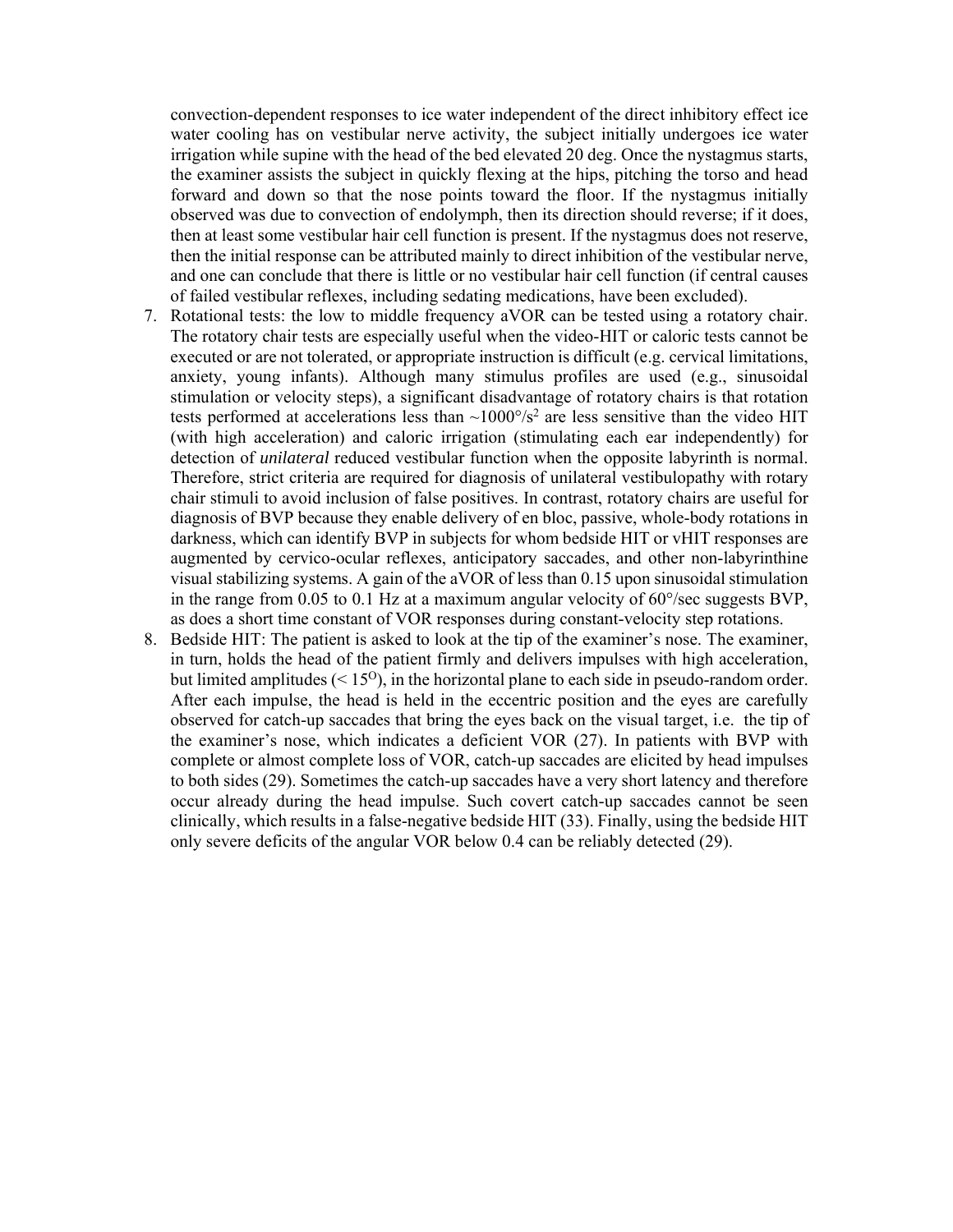## **Comments**

# **Epidemiology**

The prevalence of BVP in the US adult population was estimated to be 28 per 100,000 in 2008 (43). The relative incidence of BVP was estimated to be 4 to 7% in various reports (17;19;23). The age distribution of patients with BVP ranges from youth to old age depending on the etiology. The mean age at which the diagnosis is established is given as around 50-60 years (11;17;19;23;35).

# **Natural course of the disease**

In about 60% of patients the disease develops slowly and progressively. Forty percent of the patients have a course of events marked by episodes of dizziness leading incrementally to bilateral loss of function, again depending on the etiology (19). Some patients could have a progressive course after recurrent attacks with spinning vertigo (19;44;45) (in these cases an autoimmune or vascular or rarely infectious process has to be considered). Bilateral vestibulopathy causes an impairment of the health-related quality of life in 90% of the patients (46;47). In follow-up studies on patients with BVP the clinical findings, especially in terms of caloric responses showed a slight worsening over time (47;48).

# **Pathophysiology**

Bilateral impairment or loss of peripheral vestibular input causes deficits of vestibulo-ocular and vestibulo-spinal reflexes, orientation, navigation, and spatial memory: (1) As a result of a reduced gain of the aVOR, the visual world cannot be stabilized on the retina during highacceleration head movements, which leads to head-movement induced oscillopsia (9) and reduced dynamic visual acuity (49). (2) Balance during standing and locomotion is impeded due to insufficient vestibulo-spinal reflexes (50), especially if postural control cannot appropriately rely on proprioceptive (e.g. on soft or uneven ground) or visual input (e.g. in darkness). (3) In the absence of visual and proprioceptive cues, patients with BVP lose their sense of earth-verticality and become disoriented (e.g. when trying to dive). (4) Spatial learning performance is delayed as a consequence of anatomical and functional changes in the hippocampal formation (12;13).

## **Bedside examination:**

- a) Bedside HIT: HIT is a simple bedside test for high-frequency VOR function (27). The examiner gives a subject high-acceleration head rotation with small amplitudes. The subject is asked to fixate the examiner's nose. Corrective saccades after head rotation (catch-up saccades) imply impaired angular VOR. Although it is applicable for diagnosis of BVP, bedside HIT could overlook patients with covert catch-up saccade (33;51). It is evidently only reliable in patients with a severe aVOR deficit with a gain  $\leq 0.4$  (29)
- b) Dynamic visual acuity test: The examiner shakes the head of a subject rapidly (displacement of  $10-15^{\circ}$  at approx. 2 Hz) in the horizontal plane. Impaired a VOR results in a drop of visual acuity. A decrease of  $\geq$  0.2 LogMAR units is pathological.
- c) Romberg test: This is a test of static balance. A subject is asked to stand on a firm, earthhorizontal surface with the feet together with eyes open and then closed. When the subject shows obvious sway or fall with eyes closed despite no sway or fall with eyes open, the Romberg test is regarded as pathological. A pathological Romberg test implies visiondependency for maintenance of body balance. While patients with BVP show a positive Romberg test (preferably tandem Romberg with the eyes open and closed), patients with severe proprioceptive loss could also show a positive Romberg test.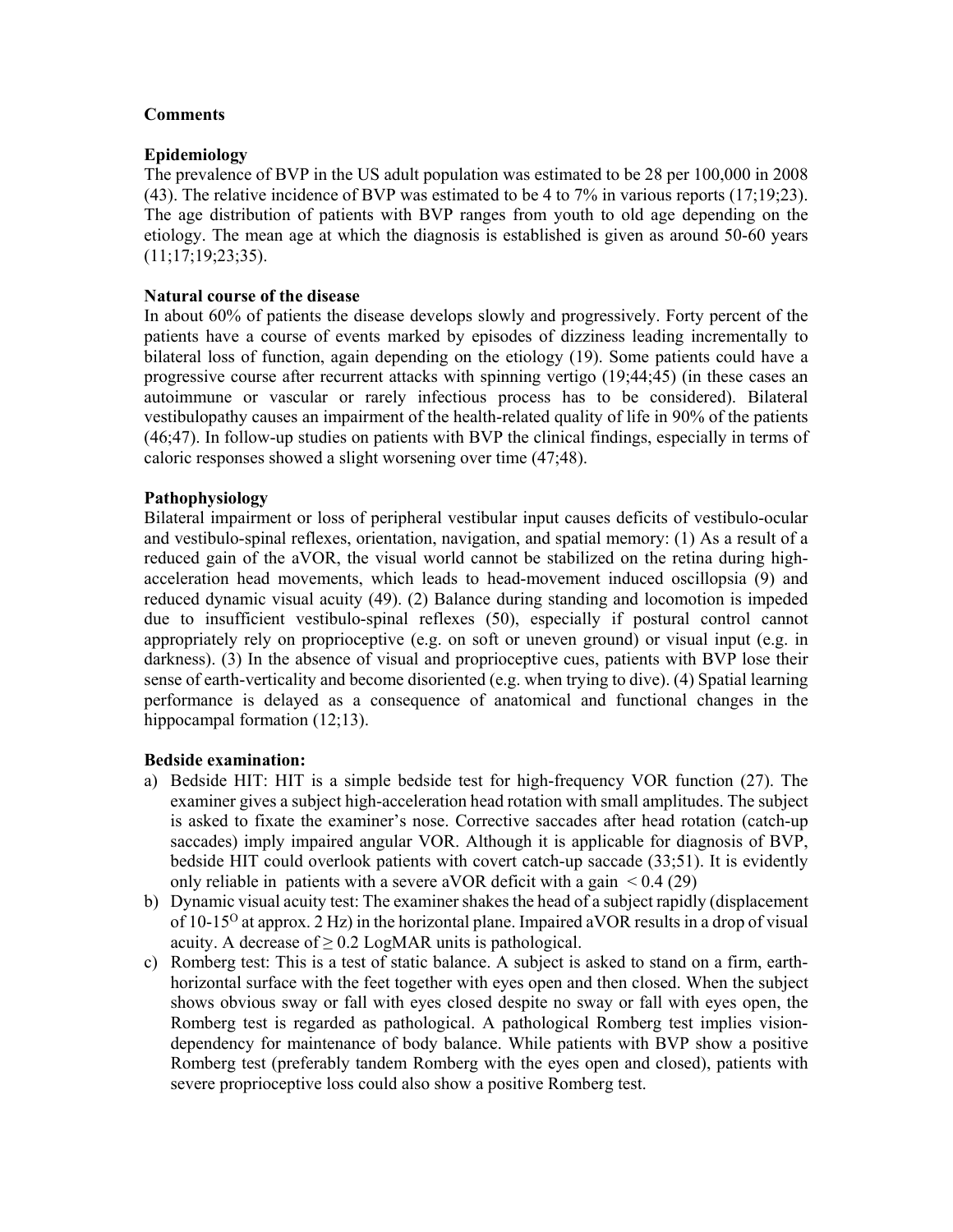#### **Laboratory examinations**

During head movements, efficient stabilization of the image on the retina is necessary to preserve visual acuity. In patients with BVP, gaze stabilization fails and can lead to significant deterioration in visual acuity during head movements. Visual acuity in dynamic conditions can be assessed by testing for dynamic visual acuity (DVA). Dynamic visual acuity testing can be performed in many ways: the patient has to read letters from a visual acuity chart or a computer screen during active or passive, vertical or horizontal head movements, or while walking on a treadmill at different velocities (52). Passive high-angular-velocity movements (150°/s) have been shown to be most useful for discrimination between healthy subjects and patients with a unilateral or bilateral vestibular loss. However, that study did not include DVA testing by walking on a treadmill (49). A decline of more than 2 lines on the optotype chart is considered abnormal (53), although a loss of 2 lines (0.2 logMAR) is not unusual for healthy subjects. In order to trade sensitivity for specificity, 4 lines may be required (54). Moreover, DVA may show false negative results due to mechanisms that at least partially compensate for the retinal instability during head movements (49). However, in subjects with unilateral and bilateral vestibular loss, computerized DVA testing reached a sensitivity of 94.5% and a specificity of 95.2% (55). In another group of BVP patients, DVA was impaired in 96% of the cases (23). To conclude, DVA can help to establish the diagnosis of BVP, but a normal DVA does not definitely rule out BVP, and an impaired DVA does not imply vestibular hypofunction per se. It is still not understood by which specific vestibular deficits (which semicircular canal, which otolith organs and which frequencies) DVA decreases.

#### **Caloric testing**

The caloric test, first described by Bárány, is believed to evaluate the low-frequency part  $(\sim 0.01)$ Hz) of the horizontal semicircular canal function, which is much lower than the frequency spectrum of most natural head movements relevant to normal function of the vestibular labyrinths. This, together with the fact that the caloric stimulus is monaural, is why the caloric test is considered a non-physiological vestibular test (7;56). On the other hand, the caloric test is the only widely used clinical test that exclusively stimulates only one side, in contrast to HIT and all other head rotation tests. Based on extensive research in the twentieth century, the caloric response is believed to be predominantly induced by convection (57), non-specific thermic stimulation of hair cells (56) and endolymph expansion (58). Many challenges are met when using the caloric test for diagnosing BVP. Further, putting Reid's horizontal plane 20° off vertical, not 30°, is the optimum pitch for orienting the horizontal canals in an earth-vertical plane (59). A 5-minute stimulus interval should be maintained between successive irrigations to reduce the residual effects of the previous irrigation. During each caloric irrigation of 30 seconds duration the stimulus must have the same characteristics: the same total volume of at least 200 ml water and the same temperatures for cold and warm irrigations (30 and 44 °C, respectively) (60;61). A 1-degree variation in temperature from the intended 30 or 44  $^{\circ}$ C can already result in a 14% difference in stimulation magnitude (62). The required thermic stimulus is best achieved by the use of water and not by air (61). Statistically higher slow-component values of the VOR are obtained for water than for air, and evidence shows that air has poorer test-retest reliability and greater inter-subject variability (for reference see (61)). Based on our extensive clinical experience in comparing air calorics to water calorics in many hundreds of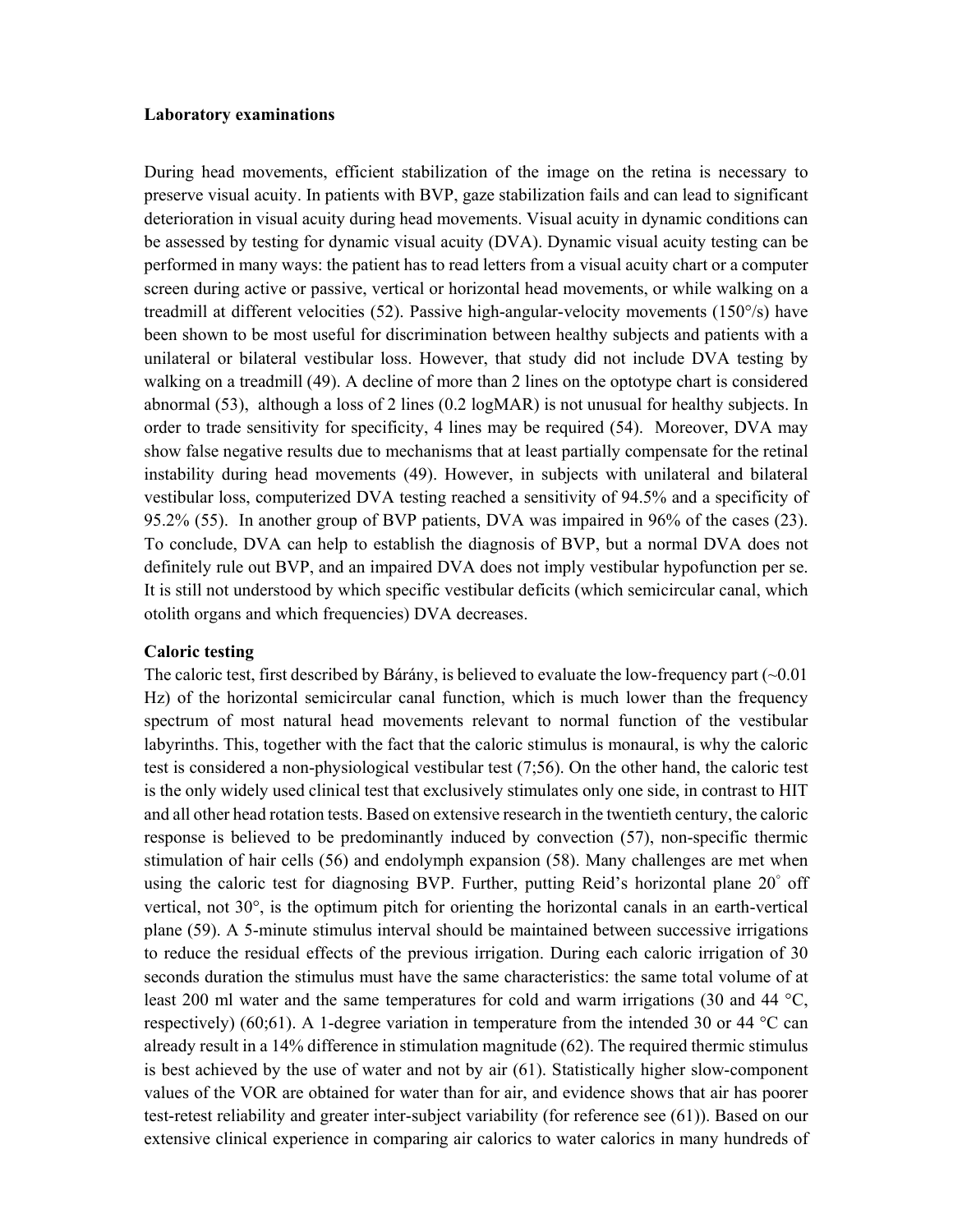patients, we advise using water calorics. However, responses to water calorics also show considerable test-retest variation and variability between healthy subjects (61). In the past, responses were quantified by SPV (in the culmination phase) of the caloric nystagmus, the maximum nystagmus frequency and the total number of nystagmus beats. The maximum SPV at the time of maximum response (culmination phase) occurs generally about 50–60 s after the start of irrigation and is the preferred parameter to be determined. Ice water calorics are not preferred, since they can induce a pseudo-caloric nystagmus by activating a latent spontaneous nystagmus (23), and the absence of an ice water response does not prove a complete vestibular areflexia, as was thought in the past. The average maximum SPV varies between laboratories from 14.9 to 29.7 $\degree$ /s for cold irrigations and from 12.1 to 30.9 $\degree$ /s for warm irrigations (60;63;64). These normative data will probably reveal a high variability among values. For example, in one vestibular laboratory, the 95% prediction interval of the average maximum SPV may vary from 3.4 to 32.9°/s for cold irrigations and from 6.9 to 55.0°/s for warm irrigations. There is as yet no consensus among investigators about correcting values for age (64-66). Also, the asymmetry between labyrinths may be up to 19%, and still be within the normal range (60). This variability may partly be due to uncontrollable factors such as differences in anatomy of the temporal bone (differences in temperature conduction), blood flow and middle ear fluids – all the more reason to have controllable factors such as stimulus parameters and technical skills optimized and to absolutely avoid any visual suppression (60). A criterion often suggested for diagnosing BVP is to have a sum of 4 irrigations that is less than 20°/s (23;24;60;61;67). While this is sensitive, it could still lead to false-positive results (partly due to the anatomical variations mentioned above) and also to false-negative results. Other parts of the vestibular system, such as the remaining semicircular canals and the otolith organs, are not tested.

To summarize, using the caloric test for diagnosing BVP is challenging, due to the high standards necessary for testing and difficult interpretation as a result of inter- and intra-subject variation for which the present diagnostic criteria for BVP are not always sufficient. When the high testing standards are not adhered to, and inter- and intra-subject variability is not taken into account, this leads to unnecessary false-positive and false-negative diagnoses of BVP.

#### **Rotatory chair tests**

Rotatory chair tests can demonstrate residual vestibular function in patients with severe BVP, when (almost) no vestibular response is measured with the caloric test (68-70). They can also provide additional data about central processing of vestibular input from both labyrinths (60). Two frequently used algorithms are the sinusoidal harmonic acceleration test and the velocity step test (VST) (71). The sinusoidal harmonic acceleration test is often promoted as a real multifrequency rotation test. However, compared to the optimum frequency sensitivity of the semicircular canals (ranging from about 0.1 to 10 Hz), the sinusoidal harmonic acceleration test uses only low-frequency stimuli ranging from 0.005 to a maximum of 0.64 Hz. Another complicating factor is that the total sinusoidal harmonic acceleration test takes considerable time. Therefore, the frequency response might be affected by changes in alertness of the patient during the test. The VST involves more high-frequency components compared to the sinusoidal harmonic acceleration test (step function) and comes closer to HIT. The first challenge when performing rotatory chair testing is to conduct it in a standardized way. The patient must be alert, since alertness during rotation increases the gain of the measured VOR (60). Many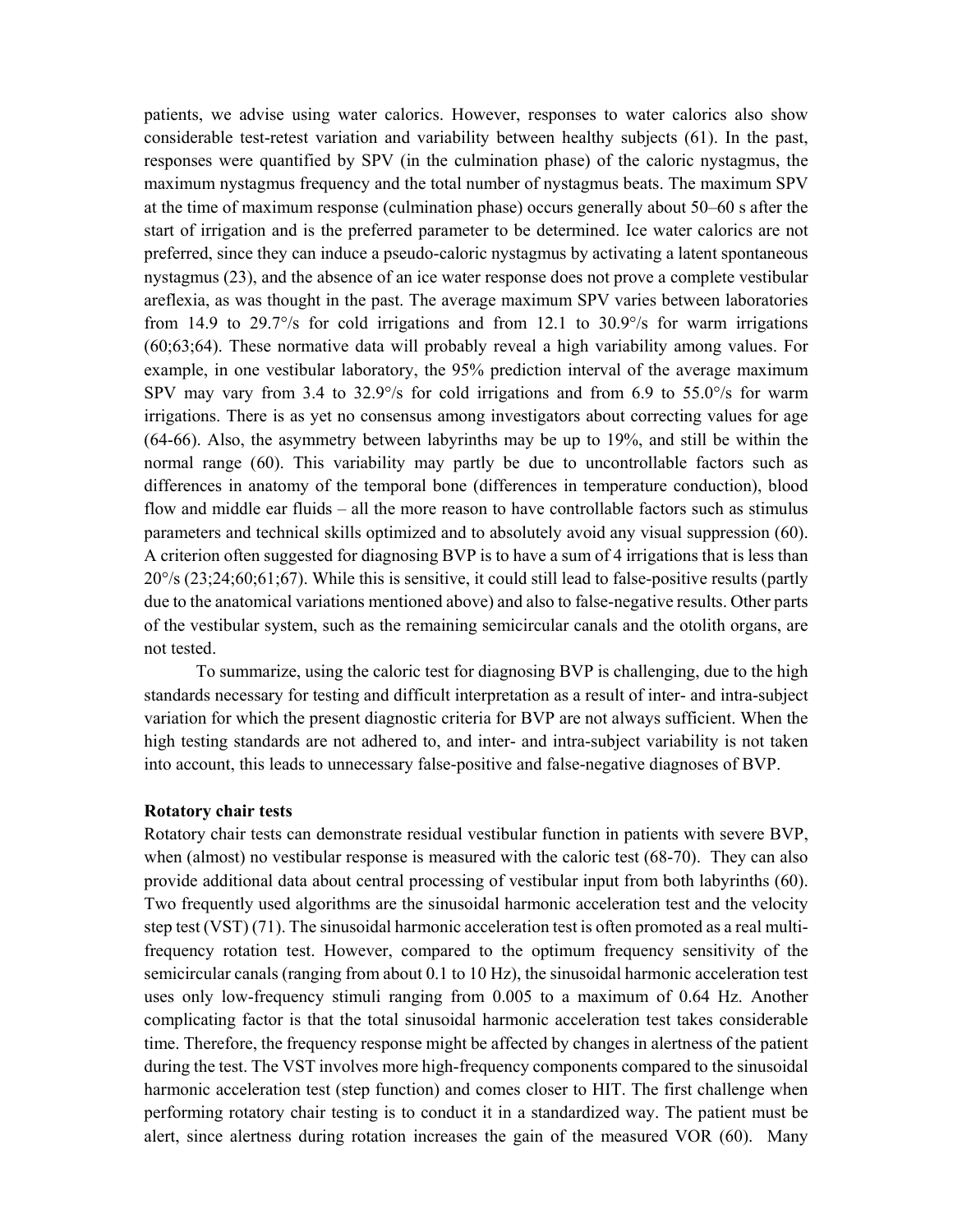vestibular laboratories prefer to have the eyes of the patient open during testing in complete darkness, since closing the eyes decreases gain of the VOR (72). For the VST, it is preferred to use the first rotation for familiarization with the test to get responses that are as accurate as possible (71). The second challenge is to have the right frame of reference for the rotatory tests. Regarding gain of the VOR, its values differ considerably between vestibular laboratories for the sinusoidal harmonic acceleration test as well as for the VST. It is therefore common sense for many vestibular laboratories to have their own normative data wall (73). Furthermore, in the sinusoidal harmonic acceleration test and the VST, gain is considered to be the most variable parameter between and within subjects, probably as a consequence of factors such as fatigue, alertness, stress and habituation (71;74;75). Gain is also reduced by the test itself; rotating in the dark is an artificial condition that reduces VOR gain (76). Moreover, gain is frequency dependent: it increases to a certain extent with an increasing modulation frequency (74). Taking all these facts into account, normative data for a vestibular laboratory can vary widely: for the sinusoidal harmonic acceleration test, a mean gain of 58.77% with a standard deviation of 13.98% (0.1 Hz, 50°/s peak velocity), and for the VST, a mean gain of 67.66% with a standard deviation of 18.14% (200°/s deceleration after a continuous velocity of 100°/s rotating to the right). However, it has been indicated that the sinusoidal harmonic acceleration test and VST gain parameters can be highly consistent, despite the fact that they are influenced by many other factors (71). Regarding other parameters, directional preponderance can vary widely within one vestibular laboratory, up to a 95% prediction interval of 26% (0.05 Hz, 50°/s peak velocity) (60). Parameters believed to be more consistent and reproducible are the phase in the sinusoidal harmonic acceleration test and the time constant in the VST (71;75;77). All these facts show that interpreting the results correctly is the last challenge when using the rotatory chair for diagnosing BVP. Some authors suggest that rotatory chair tests should be the gold standard (34;54). If any abnormalities are found in BVP patients, the strongest effects are often found at low frequencies, with a decrease in gain and an increase in phase (54). However, depending on the criteria, only 53% of BVP patients show abnormal responses on the rotatory chair. This emphasizes the need for establishing a standardized protocol for the diagnosis of BVP patients. So far, the modulation frequencies to be tested and the cut-off criteria have not been established (23;78). To summarize, use of the rotatory chair is challenging. In order to get reproducible and consistent results, a high standard for testing is necessary.

Due to inter- and intra-subject variations in some parameters, interpretation of the results often remains difficult. Despite all these critical considerations, the sinusoidal rotatory test is a potentially useful tool to augment the diagnosis of BVP in patients where video-HIT or caloric test are impossible to perform. This holds, for example, in individual cases of anxiety or anatomical restrictions or infants (calorics) or patients who fail to follow the instructions for the video-HIT.

#### **Vestibular evoked myogenic potential**

Vestibular evoked myogenic potential (VEMP) testing provides useful information about the otolith organs. The air-conducted sound-evoked cVEMP tests predominantly saccular function and the bone-conducted vibration-evoked oVEMP tests predominantly utricular function. There have been several small case series and two larger studies of cVEMP in patients with BVP showing that cVEMPs are smaller than normal on average and are often absent, suggesting saccular damage (15;67;79;80). Likewise, oVEMP are also often abnormal in BVP, indicating utricular damage (15;79;81). Utricular function is correlated with horizontal canal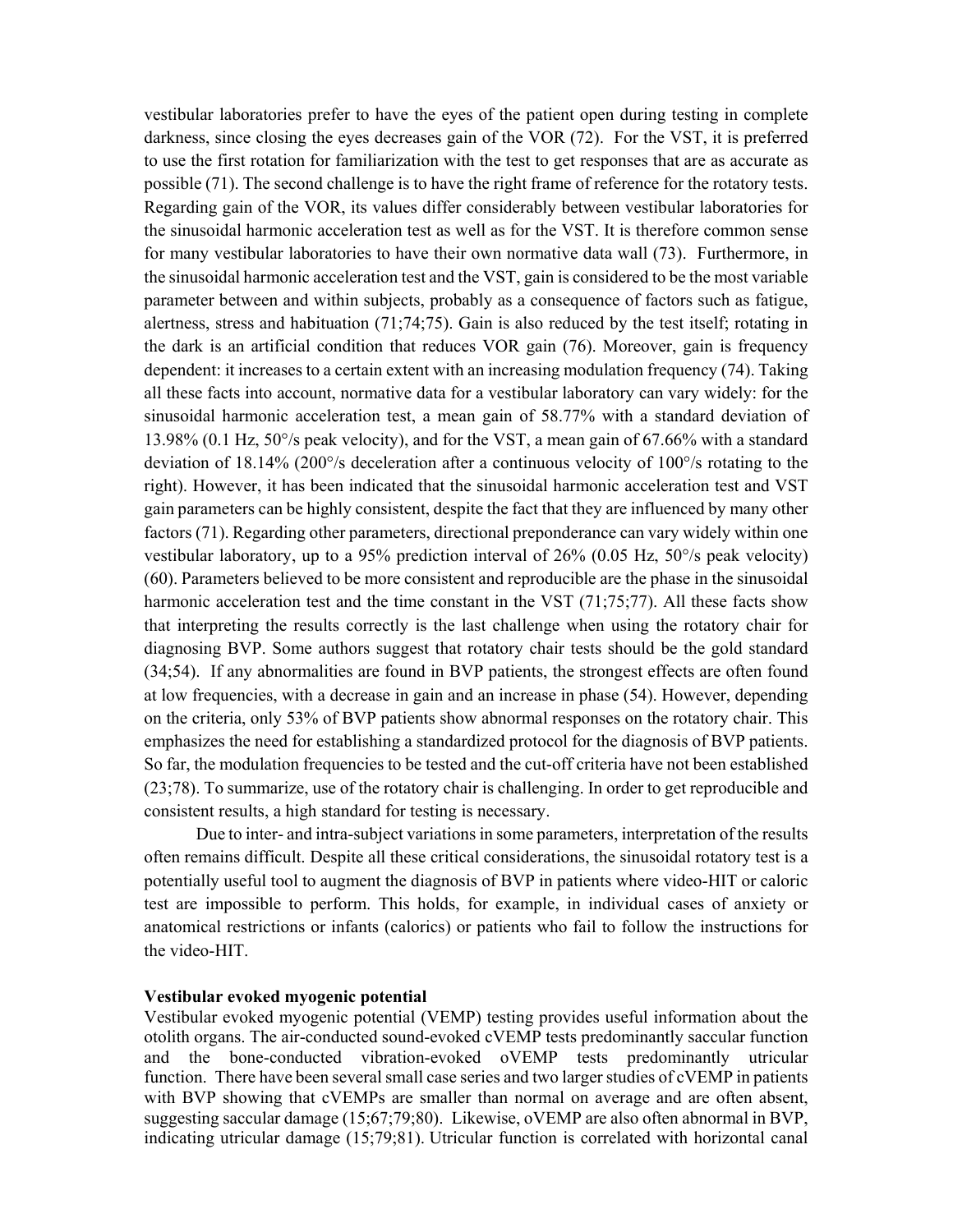function in BVP (15). However, as VEMP remain intact in a significant number of patients, the degree of otolith dysfunction appears to be less than that of canal dysfunction, though this may differ depending upon the underlying cause of BVP. VEMP therefore provide only supporting information and are not used in the diagnosis of BVP.

Vestibular evoked myogenic potentials can provide information about the extent of disease and involvement of the otolith organs in BVP. They can also be used to monitor disease progression or track the response to any treatment. However, abnormal VEMP should be interpreted carefully in light of other test results because of the following limitations. The range of normal VEMP amplitudes is large, positively skewed and, in older people (above about 60 yrs), extends down to an absent response. The range is large because factors other than otolith function contribute to reflex amplitude: including the intensity of sound or vibration reaching the otoliths (which is never known), placement of recording electrodes, strength of underlying muscle contraction (cVEMP) or angle of vertical gaze (oVEMP). The large normal range makes it difficult to define a meaningful lower limit of normal VEMP amplitude, especially in older populations. Bilaterally small (or even absent) cVEMP or oVEMP responses are therefore often a normal finding in older patients. This is in contrast to a VEMP asymmetry, which can be more confidently interpreted as unilateral otolith dysfunction. Isolated bilateral otolith abnormalities have been reported ((15); for references (82)), and examination of canal function without otolith function may overlook these rare cases of BVP. But isolated VEMP abnormalities need to be carefully distinguished from false positive (abnormal) responses.

#### **Etiology**

A broad spectrum of etiologies has been shown to be important causes of BVP. In a case series of 255 patients reported in 2007, the etiology of BVP was ascertained in approximately 30% of the patients, with the remainder thought to be idiopathic and degenerative in nature (19). The three most frequently identifiable causes of BVP include: ototoxic drugs (13%; gentamicin and other ototoxic antibiotics, anticancer chemotherapy, loop diuretics, aspirin in very high dosages (83) or styrenes (84)), bilateral Menière's disease (7%), and meningitis (5%). Other causes are a) tumors: bilateral vestibular schwannoma in neurofibromatosis type 2, meningeal carcinomatosis, infiltration of the skull base or due to tumor irradiation; b) autoimmune diseases (85) like Cogan syndrome (86), neurosarcoidosis, Behçet's disease, cerebral vasculitis, systemic lupus erythematosus, granulomatous polyangiitis (Wegener's granulomatosis); c) rarer causes such as bilateral labyrinth concussion or superficial siderosis (87;88). In another case series of 154 patients with BVP, Menière's disease and ototoxic exposure were the most common definite etiologies, followed by infectious and genetic causes (89). Indeed, recent advances in human genetics have led to the identification of firm genetic causes in 15% of the BVP cohort, with another 10% suspected to have a probable genetic cause (89). The proportion of patients with a definite etiology was 47% in this study. Some patients with BVP could have a cerebellar syndrome with downbeat nystagmus (18-20;90). Such cases probably involve a neurodegenerative illness that affects the vestibular ganglia cells and the cerebellum; it often occurs with an additional neuropathy: cerebellar ataxia with neuropathy and vestibular areflexia syndrome (CANVAS). This combination of symptoms occurs in up to 10%-20% of patients with BVP in some case series  $(21;91;92)$ .

Predisposing genetic factors are suspected but poorly understood for patients with idiopathic vestibular loss of function. Genetic factors for susceptibility of toxic damage have been proposed on the basis of familial cases with BVP with exquisite sensitivity to aminoglycosides, yet no mitochondrial abnormality or mutations have been demonstrated (90). Similar to Menière's disease, familial BVP is commonly found in the setting of migraine, raising the possibility of selective vulnerability of the inner ear to migraine-related damage (89). Linkage analysis in a handful of families with BVP suggested a locus on chromosome 6q (93).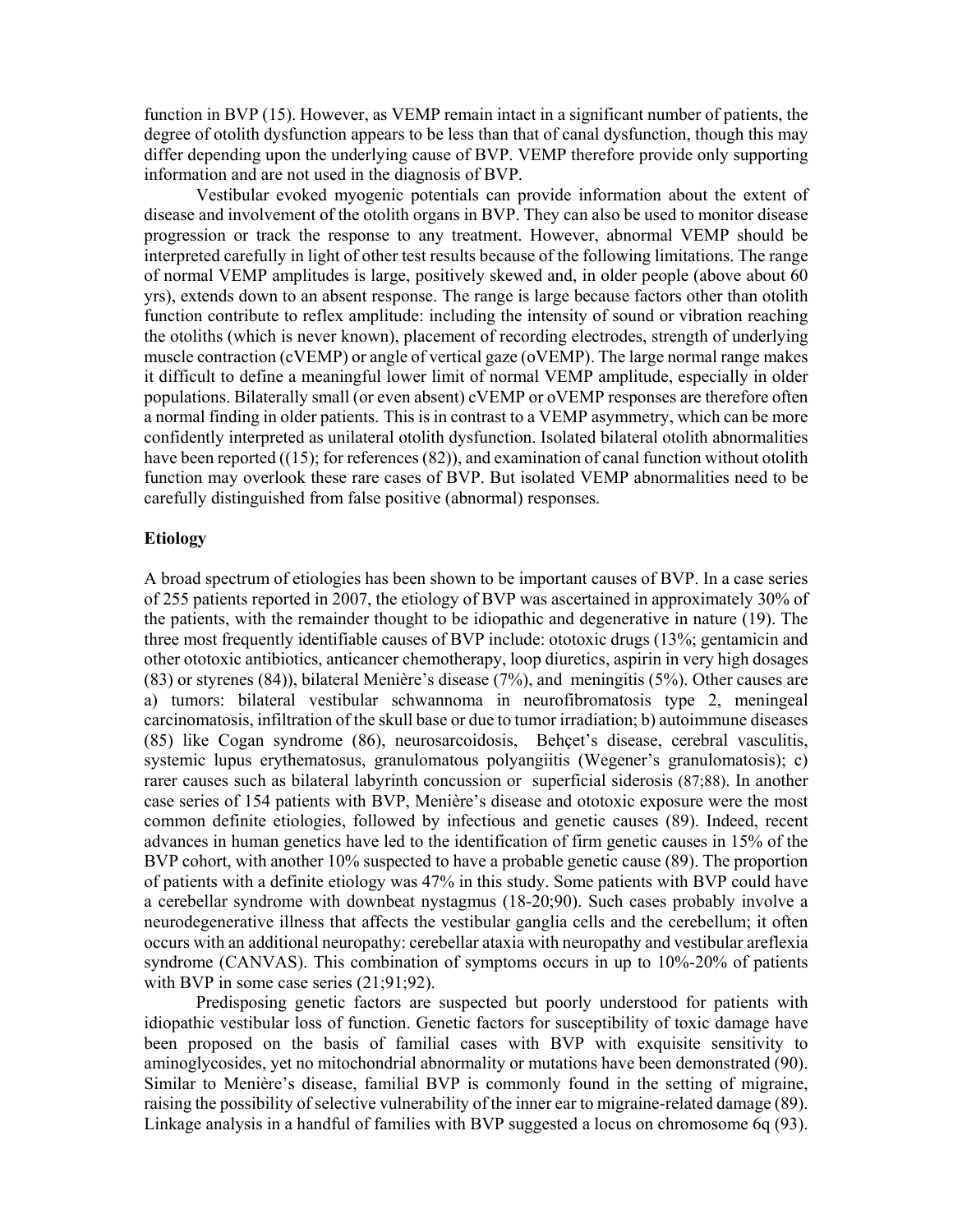Thus far, no mutations have been identified in BVP with normal hearing, in contrast with an ever increasing number of genetic loci for hearing loss (94;95). In conclusion, BVP has been proposed to be a monogenic disorder with different modes of inheritance including autosomal dominant, autosomal recessive, sex-linked or mitochondrial (96;97). BVP related to migraine could be a complex trait, as migraine itself is complex. There is continuing effort to characterize the genetic basis of BVP.

# **Differential diagnosis**

Clinically relevant differential diagnoses are summarized in table 1.

# **Limitations, areas of uncertainties and deficits in current knowledge**

There are several areas of uncertainty in the classification:

- 1) There has been much discussion about the terminology of the entity. Terms suggested by the authors in addition to BVP were bilateral vestibular hypofunction, bilateral peripheral vestibular hypofunction, bilateral vestibular hyopreflexia/areflexia, and bilateral vestibular deficiency. To come to an agreement on this important issue, a transparent democratic approach was used with two rounds of voting: firstly, every author could list three terms in order of preference. Secondly, there was a vote with points for the three favourite terms with the following results: 21 points for BVP, 11 points for a combined term BVP/bilateral vestibular hypofunction, 9 points for bilateral vestibular hypofunction only.
- 2) A major challenge in the classification is that no single test can fully characterize the functional integrity of the vestibular apparatus.
- 3) The panel discussed the clinical utility of distinguishing BVP from "probable BVP" as well as "complete" or "incomplete" BVP based on quantitative measurement from caloric testing, video-HIT of horizontal and vertical canals, cVEMP and oVEMP and rotational testing, keeping in mind that the latter is used less and less often. "Probable BVP" is a working diagnosis for clinical practice in primary care and quantitative measurement of the vestibular function is required for BVP.
- 4) A corollary to the definition of BVP is whether there is clinical utility for the subclassification of reduced/absent low- vs. high-frequency canal function, horizontal and/or vertical canal function vs. otolith function. This means partial or complete loss of sensory function in any subset of the 10 vestibular endorgans on both sides.
- 5) It has to be kept in mind that VOR responses in some or all tests commonly used to examine labyrinthine function are used under the assumption that all downstream aspects of the reflex pathways are normal.
- 6) The proposed pathological values of reduced peripheral vestibular function as measured by video-HIT and peak SPV in response to caloric irrigation are a conservative consensus by the panel to enhance the stringency of the diagnostic criteria. They can therefore be considered criteria for "profound" BVP, whereas "severe" BVP could be diagnosed in the setting of less dramatically reduced function on video-HIT and caloric testing.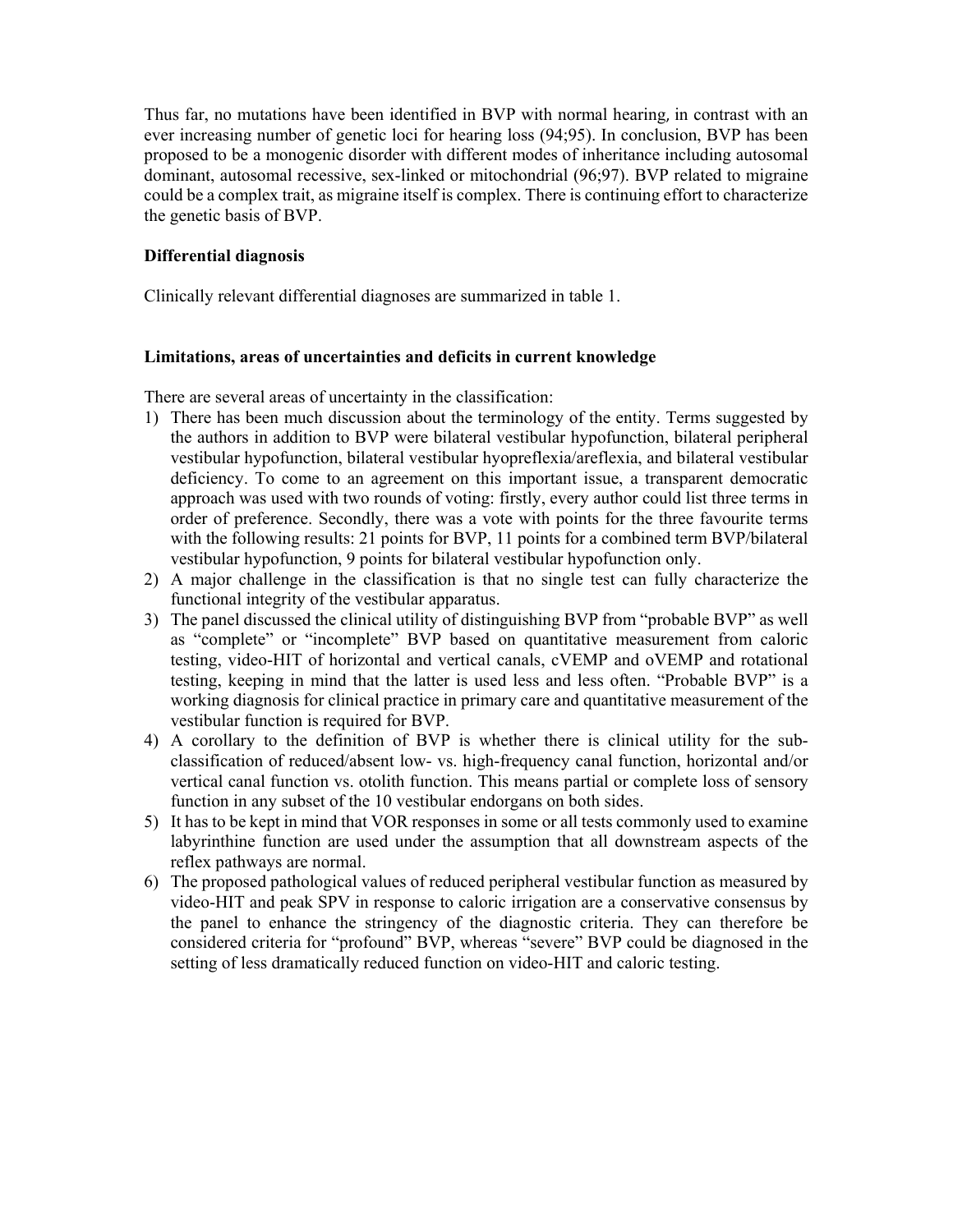**Acknowledgements.** This work was supported by a grant from the Federal Ministry of Education and Research to the German Center for Vertigo and Balance Disorders (Grant No. 01EO0901 and 01EO1401).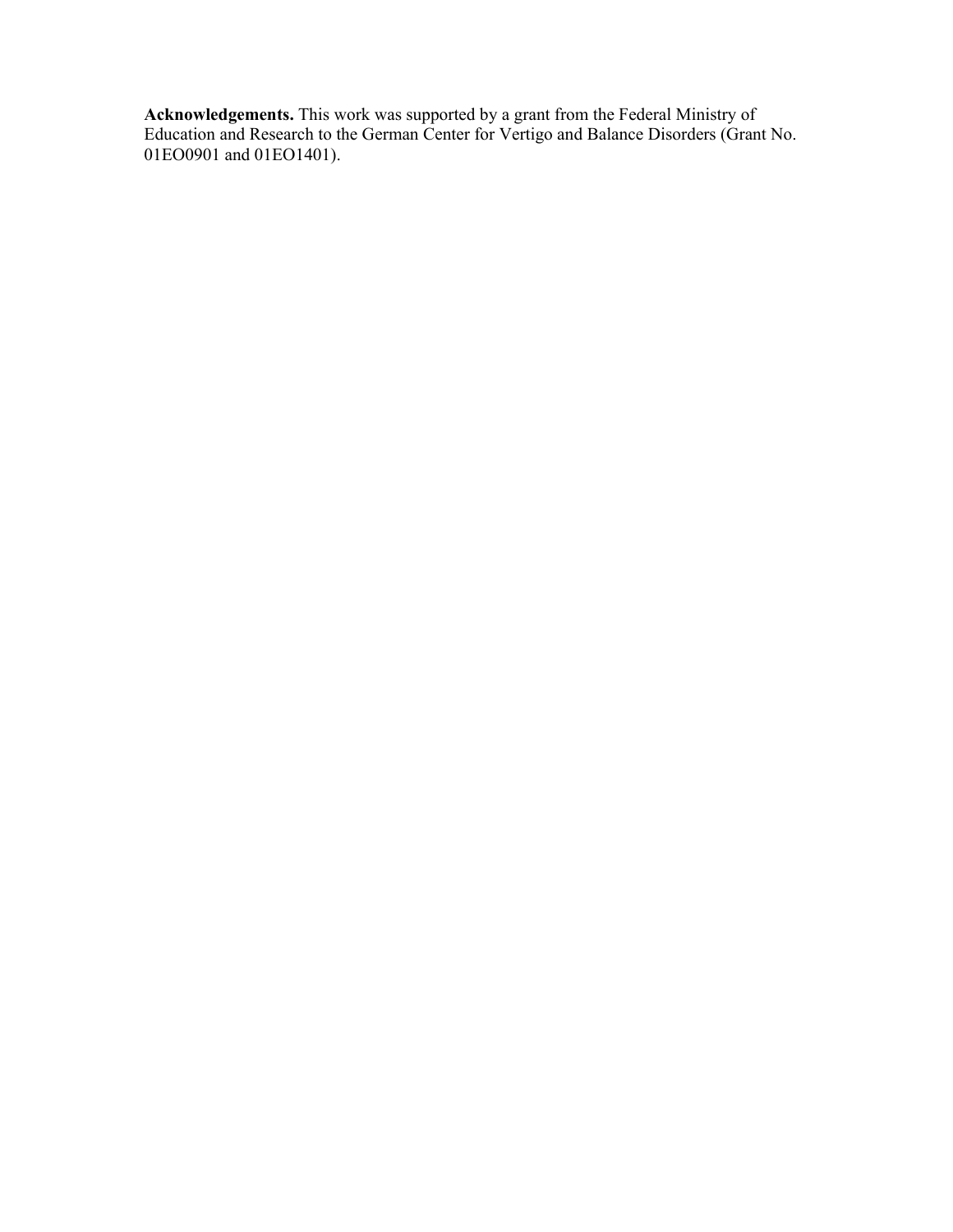#### Reference List

- (1) Bisdorff A, von Brevern M, Lempert T, Newman‐Toker DE. Classification of vestibular symptoms: towards an international classification of vestibular disorders. J Vestib Res 2009;19(1‐2):1‐13.
- (2) Lempert T, Olesen J, Furman J, Waterston J, Seemungal B, Carey J, et al. Vestibular migraine: diagnostic criteria. J Vestib Res 2012;22(4):167‐72.
- (3) Lopez‐Escamez JA, Carey J, Chung WH, Goebel JA, Magnusson M, Mandala M, et al. Diagnostic criteria for Meniere's disease. J Vestib Res 2015 Jan 1;25(1):1‐7.
- (4) von BM, Bertholon P, Brandt T, Fife T, Imai T, Nuti D, et al. Benign paroxysmal positional vertigo: Diagnostic criteria. J Vestib Res 2015;25(3‐4):105‐17.
- (5) Strupp M, Lopez‐Escamez JA, Kim JS, Straumann D, Jen JC, Carey J, et al. Vestibular paroxysmia: diagnostic criteria. J Vestib Res. In press 2017.
- (6) James W. The sense of dizziness in deaf‐mutes. Am J Otol 1882;4:239‐54.
- (7) Barany R. Physiologie und Pathologie des Bogengangsapparates beim Menschen. Vienna: Franz Deuticke; 1907.
- (8) Dandy WE. The surgical treatment of Menière disease. Surg Gynecol Obstet 1941;72:421‐5.
- (9) Bender MB. Oscillopsia. Arch Neurol 1965;13:204‐13.
- (10) Hess K. Vestibulotoxic drugs and other causes of acquired bilateral peripheral vestibulopathy. In: Baloh RW, Halmagyi GM, editors. Disorders of the vestibular system.Oxford: Oxford University Press; 1996. p. 360‐73.
- (11) Baloh RW, Jacobson K, Honrubia V. Idiopathic bilateral vestibulopathy. Neurology 1989;39(2 Pt 1):272‐5.
- (12) Brandt T, Schautzer F, Hamilton D, Brüning R, Markowitsch HJ, Kalla R, et al. Vestibular loss causes hippocampal atrophy and impaired spatial memory in humans. Brain 2005;(128):2732‐41.
- (13) Kremmyda O, Hufner K, Flanagin VL, Hamilton DA, Linn J, Strupp M, et al. Beyond Dizziness: Virtual Navigation, Spatial Anxiety and Hippocampal Volume in Bilateral Vestibulopathy. Front Hum Neurosci 2016;10:139.
- (14) Gottlich M, Jandl NM, Sprenger A, Wojak JF, Munte TF, Kramer UM, et al. Hippocampal gray matter volume in bilateral vestibular failure. Hum Brain Mapp 2016 May;37(5):1998‐2006.
- (15) Fujimoto C, Murofushi T, Chihara Y, Suzuki M, Yamasoba T, Iwasaki S. Novel subtype of idiopathic bilateral vestibulopathy: bilateral absence of vestibular evoked myogenic potentials in the presence of normal caloric responses. J Neurol 2009 Sep;256(9):1488‐92.
- (16) Bronstein AM, Mossman S, Luxon LM. The neck‐eye reflex in patients with reduced vestibular and optokinetic function. Brain 1991;114:1‐11.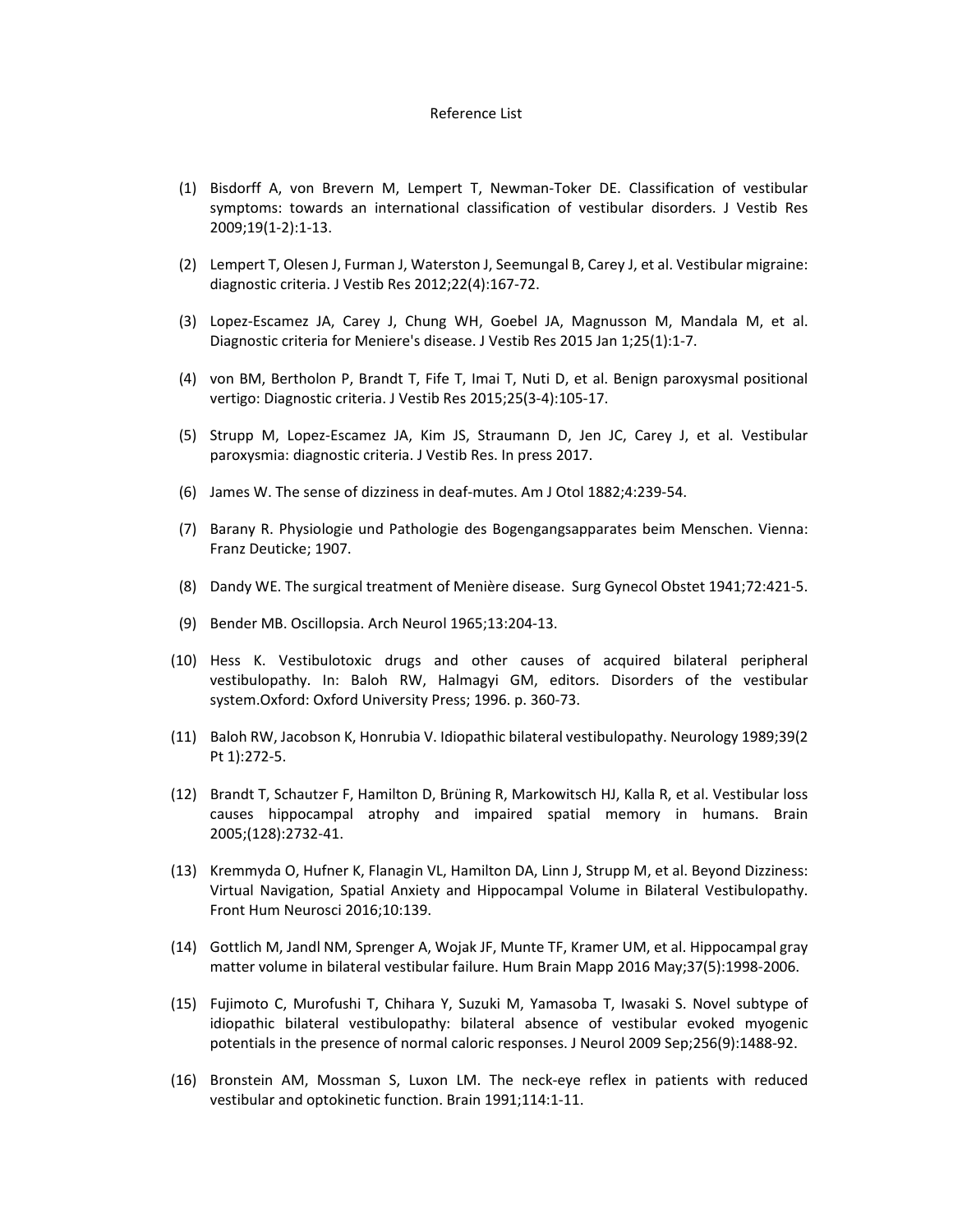- (17) Rinne T, Bronstein AM, Rudge P, Gresty MA, Luxon LM. Bilateral loss of vestibular function: Clinical findings in 53 patients. J Neurol 1998;245(6‐7):314‐21.
- (18) Migliaccio AA, Halmagyi GM, McGarvie LA, Cremer PD. Cerebellar ataxia with bilateral vestibulopathy: description of a syndrome and its characteristic clinical sign. Brain 2004 Feb;127(Pt 2):280‐93.
- (19) Zingler VC, Cnyrim C, Jahn K, Weintz E, Fernbacher J, Frenzel C, et al. Causative factors and epidemiology of bilateral vestibulopathy in 255 patients. Ann Neurol 2007 Jun;61(6):524‐32.
- (20) Wagner JN, Glaser M, Brandt T, Strupp M. Downbeat nystagmus: aetiology and comorbidity in 117 patients. J Neurol Neurosurg Psychiatry 2008 Jun;79(6):672‐7.
- (21) Szmulewicz DJ, Waterston JA, Halmagyi GM, Mossman S, Chancellor AM, Mclean CA, et al. Sensory neuropathy as part of the cerebellar ataxia neuropathy vestibular areflexia syndrome. Neurology 2011 May 31;76(22):1903‐10.
- (22) Rinne T, Bronstein AM, Rudge P, Gresty MA, Luxon LM. Bilateral loss of vestibular function. ACTA OTO LARYNGOL SUPPL 1995;Issue 520 II:247‐50.
- (23) Kim S, Oh YM, Koo JW, Kim JS. Bilateral vestibulopathy: clinical characteristics and diagnostic criteria. Otol Neurotol 2011 Jul;32(5):812‐7.
- (24) Agrawal Y, Bremova T, Kremmyda O, Strupp M. Semicircular canal, saccular and utricular function in patients with bilateral vestibulopathy: analysis based on etiology. J Neurol 2013 Mar;260(3):876‐83.
- (25) Simmons FB. Patients with bilateral loss of caloric response. Ann Otol Rhinol Laryngol 1973 Mar;82(2):175‐8.
- (26) Leigh RJ, Brandt T. A reevaluation of the vestibulo‐ocular reflex: New ideas of its purpose, properties, neural substrate, and disorders. Neurology 1993;43(7):1288‐95.
- (27) Halmagyi GM, Curthoys IS. A clinical sign of canal paresis. Arch Neurol 1988;45:737‐9.
- (28) Jorns‐Haderli M, Straumann D, Palla A. Accuracy of the bedside head impulse test in detecting vestibular hypofunction. J Neurol Neurosurg Psychiatry 2007 Oct;78(10):1113‐8.
- (29) Yip CW, Glaser M, Frenzel C, Bayer O, Strupp M. Comparison of the bedside head impulse test with the video head impulse test in clinical practice setting: a prospective study of 500 outpatients. Funct Neurol. In press 2016.
- (30) Kremmyda O, Kirchner H, Glasauer S, Brandt T, Jahn K, Strupp M. False‐positive head‐impulse test in cerebellar ataxia. Front Neurol 2012;3:162.
- (31) MacDougall HG, Weber KP, McGarvie LA, Halmagyi GM, Curthoys IS. The video head impulse test: diagnostic accuracy in peripheral vestibulopathy. Neurology 2009 Oct 6;73(14):1134‐ 41.
- (32) Bartl K, Lehnen N, Kohlbecher S, Schneider E. Head impulse testing using video‐oculography. Ann N Y Acad Sci 2009 May;1164:331‐3.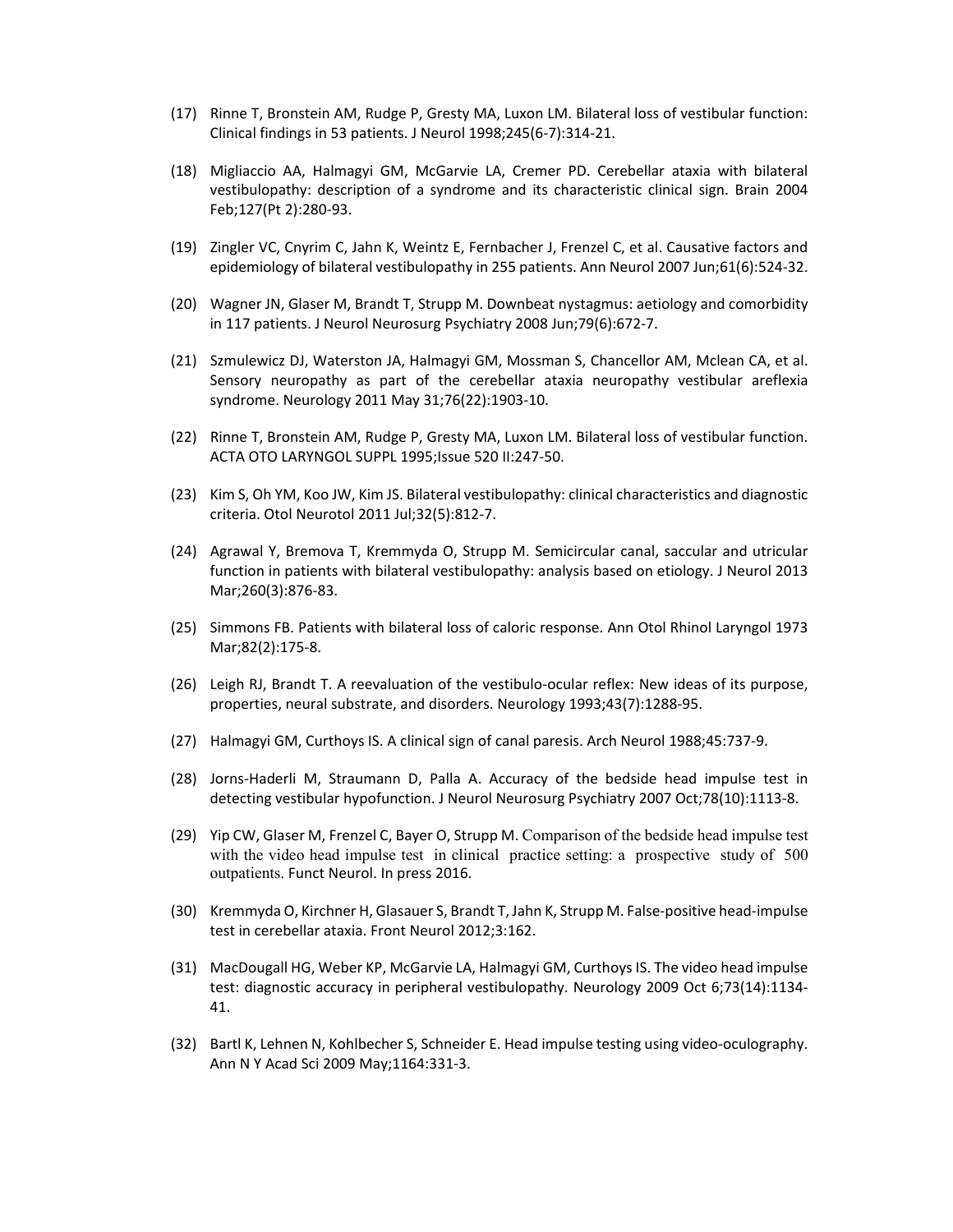- (33) Weber KP, Aw ST, Todd MJ, McGarvie LA, Curthoys IS, Halmagyi GM. Head impulse test in unilateral vestibular loss: vestibulo‐ocular reflex and catch‐up saccades. Neurology 2008 Feb 5;70(6):454‐63.
- (34) Furman JM, Kamerer DB. Rotational responses in patients with bilateral caloric reduction. Acta Otolaryngol 1989 Nov;108(5‐6):355‐61.
- (35) Moon M, Chang SO, Kim MB. Diverse clinical and laboratory manifestations of bilateral vestibulopathy. Laryngoscope 2016 Mar 12.
- (36) Demer JL, Honrubia V, Baloh RW. Dynamic visual acuity: a test for oscillopsia and vestibulo‐ ocular reflex function. Am J Otol 1994 May;15(3):340‐7.
- (37) Tarnutzer AA, Bockisch CJ, Buffone E, Weiler S, Bachmann LM, Weber KP. Disease‐specific sparing of the anterior semicircular canals in bilateral vestibulopathy. Clin Neurophysiol 2016 Aug;127(8):2791‐801.
- (38) McGath JH, Barber HO, Stoyanoff S. Bilateral vestibular loss and oscillopsia. J Otolaryngol 1989 Aug;18(5):218‐21.
- (39) Fujimoto C, Murofushi T, Chihara Y, Ushio M, Suzuki M, Yamaguchi T, et al. Effect of severity of vestibular dysfunction on postural instability in idiopathic bilateral vestibulopathy. Acta Otolaryngol 2013 May;133(5):454‐61.
- (40) Paulus W, Straube A, Brandt T. Visual postural performance after loss of somatosensory and vestibular function. J Neurol Neurosurg Psychiatry 1987;50(11):1542‐5.
- (41) Weber KP, MacDougall HG, Halmagyi GM, Curthoys IS. Impulsive testing of semicircular‐ canal function using video‐oculography. Ann N Y Acad Sci 2009 May;1164:486‐91.
- (42) Mossman B, Mossman S, Purdie G, Schneider E. Age dependent normal horizontal VOR gain of head impulse test as measured with video‐oculography. J Otolaryngol Head Neck Surg 2015;44:29.
- (43) Ward BK, Agrawal Y, Hoffman HJ, Carey JP, Della Santina CC. Prevalence and impact of bilateral vestibular hypofunction: results from the 2008 US National Health Interview Survey. JAMA Otolaryngol Head Neck Surg 2013 Aug 1;139(8):803‐10.
- (44) Young AS, Taylor RL, McGarvie LA, Halmagyi GM, Welgampola MS. Bilateral sequential peripheral vestibulopathy. Neurology 2016 Apr 12;86(15):1454‐6.
- (45) Fujimoto C, Kinoshita M, Kamogashira T, Egami N, Sugasawa K, Yamasoba T, et al. Characteristics of vertigo and the affected vestibular nerve systems in idiopathic bilateral vestibulopathy. Acta Otolaryngol 2016;136(1):43‐7.
- (46) Guinand N, Boselie F, Guyot JP, Kingma H. Quality of life of patients with bilateral vestibulopathy. Ann Otol Rhinol Laryngol 2012 Jul;121(7):471‐7.
- (47) Zingler VC, Weintz E, Jahn K, Huppert D, Cnyrim C, Brandt T, et al. Causative factors, epidemiology, and follow-up of bilateral vestibulopathy. Ann N Y Acad Sci 2009 May;1164:505‐8.
- (48) Zingler VC, Weintz E, Jahn K, Mike A, Huppert D, Rettinger N, et al. Follow‐up of vestibular function in bilateral vestibulopathy. J Neurol Neurosurg Psychiatry 2008;79:284‐8.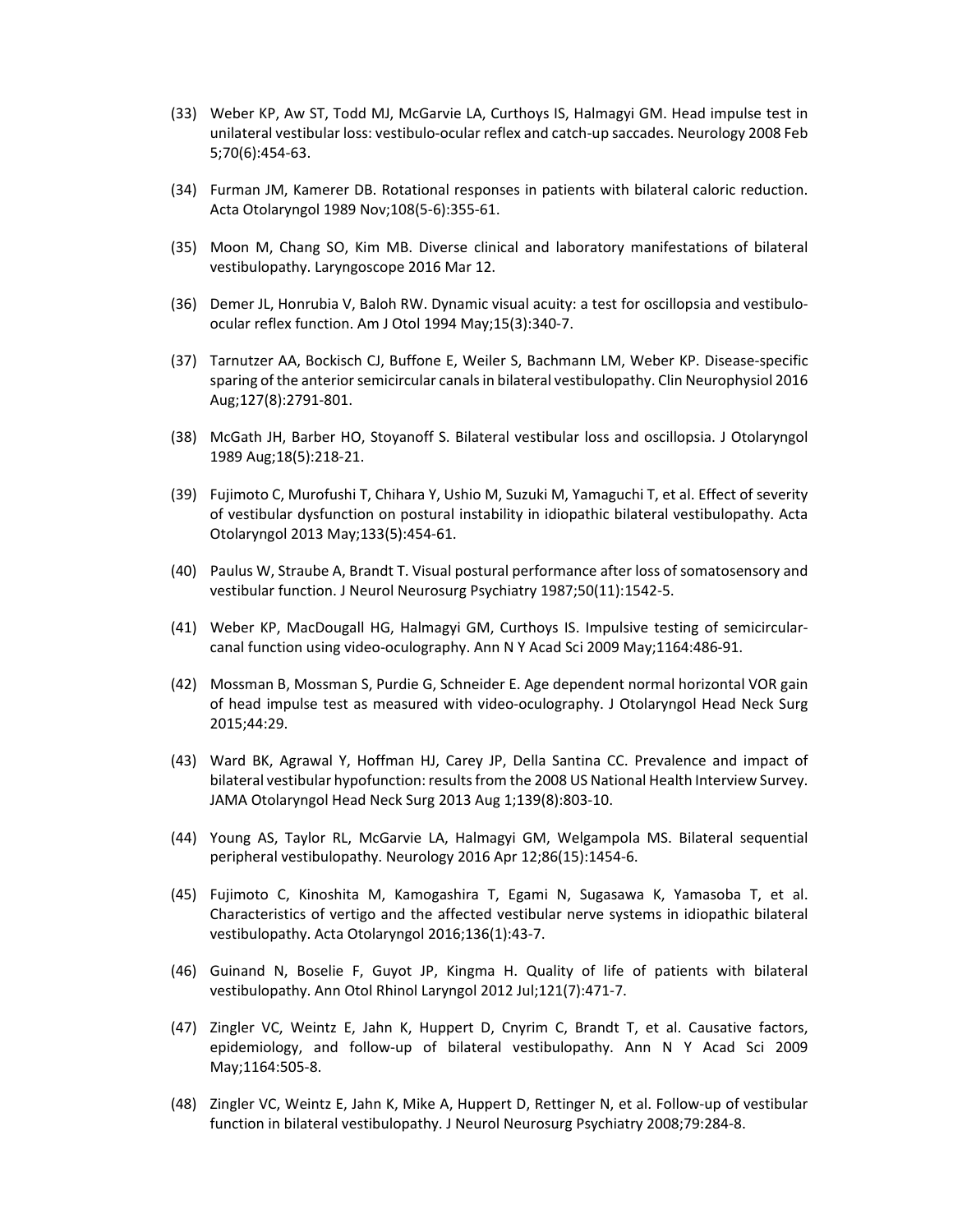- (49) Vital D, Hegemann SC, Straumann D, Bergamin O, Bockisch CJ, Angehrn D, et al. A new dynamic visual acuity test to assess peripheral vestibular function. Arch Otolaryngol Head Neck Surg 2010 Jul;136(7):686‐91.
- (50) Horak FB, Buchanan J, Creath R, Jeka J. Vestibulospinal control of posture. Adv Exp Med Biol 2002;508:139‐45.
- (51) Tjernstrom F, Nystrom A, Magnusson M. How to uncover the covert saccade during the head impulse test. Otol Neurotol 2012 Dec;33(9):1583‐5.
- (52) Guinand N, Pijnenburg M, Janssen M, Kingma H. Visual acuity while walking and oscillopsia severity in healthy subjects and patients with unilateral and bilateral vestibular function loss. Arch Otolaryngol Head Neck Surg 2012 Mar;138(3):301‐6.
- (53) Fife TD, Tusa RJ, Furman JM, Zee DS, Frohman E, Baloh RW, et al. Assessment: vestibular testing techniques in adults and children: report of the Therapeutics and Technology Assessment Subcommittee of the American Academy of Neurology. Neurology 2000 Nov 28;55(10):1431‐41.
- (54) Hain TC, Cherchi M, Yacovino DA. Bilateral vestibular loss. Semin Neurol 2013 Jul;33(3):195‐ 203.
- (55) Herdman SJ, Tusa RJ, Blatt P, Suzuki A, Venuto PJ, Roberts D. Computerized dynamic visual acuity test in the assessment of vestibular deficits. Am J Otol 1998 Nov;19(6):790‐6.
- (56) Wit HP, Segenhout JM. Caloric stimulation of the vestibular system of the pigeon under minimal influence of gravity. Acta Otolaryngol (Stockh ) 1988;105:338‐42.
- (57) Minor LB, Goldberg JM. Influence of static head position on the horizontal nystagmus evoked by caloric, rotational and optokinetic stimulation in the squirrel monkey. Exp Brain Res 1990;82(1):1‐13.
- (58) Scherer H, Clarke AH. The caloric vestibular reaction in space. Physiological considerations. Acta Otolaryngol 1985 Nov;100(5‐6):328‐36.
- (59) Della Santina CC, Potyagaylo V, Migliaccio AA, Minor LB, Carey JP. Orientation of human semicircular canals measured by three-dimensional multiplanar CT reconstruction. J Assoc Res Otolaryngol 2005 Sep;6(3):191‐206.
- (60) Van Der Stappen A, Wuyts FL, Van de Heyning PH. Computerized electronystagmography: normative data revisited. Acta Otolaryngol 2000 Sep;120(6):724‐30.
- (61) Maes L, Dhooge I, De VE, D'haenens W, Bockstael A, Vinck BM. Water irrigation versus air insufflation: a comparison of two caloric test protocols. INT J AUDIOL 2007 May;46(5):263‐ 9.
- (62) Goncalves DU, Felipe L, Lima TM. Interpretation and use of caloric testing. Braz J Otorhinolaryngol 2008 May;74(3):440‐6.
- (63) Sills AW, Baloh RW, Honrubia V. Caloric testing 2. results in normal subjects. Ann Otol Rhinol Laryngol Suppl 1977 Sep;86(5 Pt 3 Suppl 43):7‐23.
- (64) Bruner A, Norris TW. Age‐related changes in caloric nystagmus. Acta Otolaryngol Suppl 1971;282:1‐24.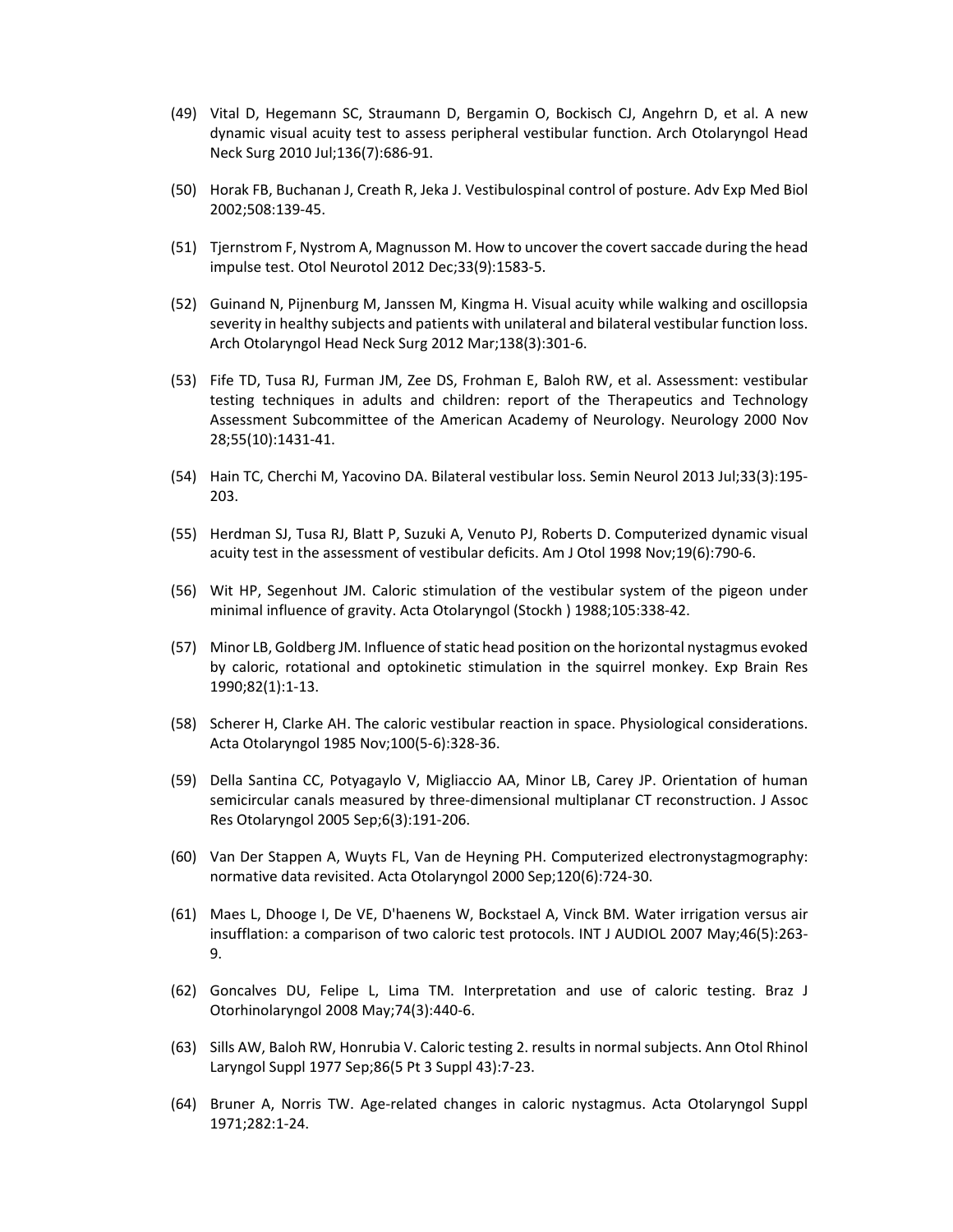- (65) Peterka RJ, Black FO, Schoenhoff MB. Age‐related changes in human vestibulo‐ocular reflexes: sinusoidal rotation and caloric tests. J Vestib Res 1990;1(1):49‐59.
- (66) Mallinson AI, Longridge NS. Caloric response does not decline with age. J Vestib Res 2004;14(5):393‐6.
- (67) Zingler VC, Weintz E, Jahn K, Botzel K, Wagner J, Huppert D, et al. Saccular function less affected than canal function in bilateral vestibulopathy. J Neurol 2008 Sep 26;255:1332‐6.
- (68) Eviatar A. The torsion swing as a vestibular test. Arch Otolaryngol 1970 Nov;92(5):437‐44.
- (69) Baloh RW, Sills AW, Honrubia V. Impulsive and sinusoidal rotatory testing: a comparison with results of caloric testing. Laryngoscope 1979;89(4):646‐54.
- (70) van de Berg R, Guinand N, Guyot JP, Kingma H, Stokroos RJ. The modified ampullar approach for vestibular implant surgery: feasibility and its first application in a human with a long‐term vestibular loss. Front Neurol 2012;3:18.
- (71) Maes L, Dhooge I, De VE, D'haenens W, Bockstael A, Keppler H, et al. Normative data and test‐retest reliability of the sinusoidal harmonic acceleration test, pseudorandom rotation test and velocity step test. J Vestib Res 2008;18(4):197‐208.
- (72) Moller C, Odkvist L, White V, Cyr D. The plasticity of compensatory eye movements in rotatory tests. I. The effect of alertness and eye closure. Acta Otolaryngol 1990 Jan;109(1‐ 2):15‐24.
- (73) Wall C3, Black FO, Hunt AE. Effects of age, sex and stimulus parameters upon vestibuloocular responses to sinusoidal rotation. Acta Otolaryngol Stockh 1984;98(3‐4):270‐8.
- (74) Barnes GR. Visual‐vestibular interaction in the control of head and eye movement: the role of visual feedback and predictive mechanisms. Prog Neurobiol 1993 Oct;41(4):435‐72.
- (75) Li CW, Hooper RE, Cousins VC. Sinusoidal harmonic acceleration testing in normal humans. Laryngoscope 1991 Feb;101(2):192‐6.
- (76) Leigh RJ, Sawyer RN, Grant MP, Seidman SH. High‐frequency vestibuloocular reflex as a diagnostic tool. Ann N Y Acad Sci 1992 May 22;656:305‐14.
- (77) Jenkins HA, Goldberg J. Test-retest reliability of the rotatory test in normal subjects. Adv Otorhinolaryngol 1988;41:190‐5.
- (78) Perez FA, Guinand N, van de Berg R, Stokroos R, Micera S, Kingma H, et al. Artificial balance: restoration of the vestibulo-ocular reflex in humans with a prototype vestibular neuroprosthesis. Front Neurol 2014;5:66.
- (79) Agrawal Y, Bremova T, Kremmyda O, Strupp M. Semicircular canal, saccular and utricular function in patients with bilateral vestibulopathy: analysis based on etiology. J Neurol 2013 Mar;260(3):876‐83.
- (80) Brantberg K, Lofqvist L. Preserved vestibular evoked myogenic potentials (VEMP) in some patients with walking‐induced oscillopsia due to bilateral vestibulopathy. J Vestib Res 2007;17(1):33‐8.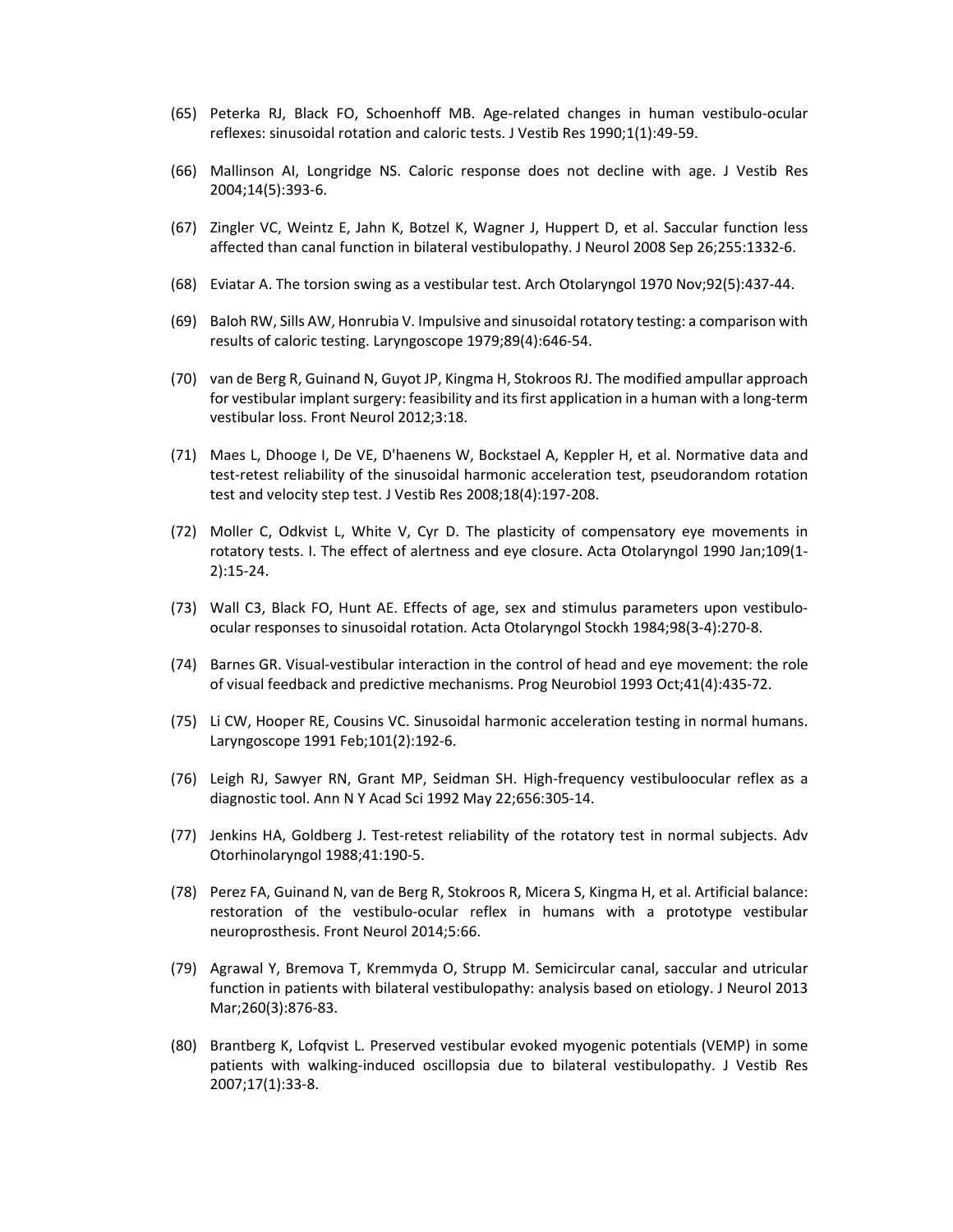- (81) Chiarovano E, Zamith F, Vidal PP, de WC. Ocular and cervical VEMPs: a study of 74 patients suffering from peripheral vestibular disorders. Clin Neurophysiol 2011 Aug;122(8):1650‐9.
- (82) Curthoys IS, Manzari L. Otolithic disease: clinical features and the role of vestibular evoked myogenic potentials. Semin Neurol 2013 Jul;33(3):231‐7.
- (83) Strupp M, Jahn K, Brandt T. Another adverse effect of aspirin: bilateral vestibulopathy. J Neurol Neurosurg Psychiatry 2003 May;74(5):691.
- (84) Fischer CS, Bayer O, Strupp M. Transient bilateral vestibular dysfunction caused by intoxication with low doses of styrene. Eur Arch Otorhinolaryngol 2014 Mar;271(3):619‐23.
- (85) Arbusow V, Strupp M, Dieterich M, Stocker W, Naumann A, Schulz P, et al. Serum antibodies against membranous labyrinth in patients with "idiopathic" bilateral vestibulopathy. J Neurol 1998 Mar;245(3):132‐6.
- (86) Gluth MB, Baratz KH, Matteson EL, Driscoll CL. Cogan syndrome: a retrospective review of 60 patients throughout a half century. Mayo Clin Proc 2006 Apr;81(4):483‐8.
- (87) Ushio M, Iwasaki S, Sugasawa K, Murofushi T. Superficial siderosis causing retrolabyrinthine involvement in both cochlear and vestibular branches of the eighth cranial nerve. Acta Otolaryngol 2006 Sep;126(9):997‐1000.
- (88) Kang KW, Lee C, Kim SH, Cho HH, Lee SH. Bilateral Vestibulopathy Documented by Video Head Impulse Tests in Superficial Siderosis. Otol Neurotol 2015 Dec;36(10):1683‐6.
- (89) Lucieer F, Vonk P, Guinand N, Stokroos R, Kingma H, van de Berg R. Bilateral Vestibular Hypofunction: Insights in Etiologies, Clinical Subtypes, and Diagnostics. Front Neurol 2016;7:26.
- (90) Kirchner H, Kremmyda O, Hufner K, Stephan T, Zingler V, Brandt T, et al. Clinical, electrophysiological, and MRI findings in patients with cerebellar ataxia and a bilaterally pathological head‐impulse test. Ann N Y Acad Sci 2011 Sep;1233:127‐38.
- (91) Kirchner H, Kremmyda O, Hufner K, Stephan T, Zingler V, Brandt T, et al. Clinical, electrophysiological, and MRI findings in patients with cerebellar ataxia and a bilaterally pathological head‐impulse test. Ann N Y Acad Sci 2011 Sep;1233(1):127‐38.
- (92) Pothier DD, Rutka JA, Ranalli PJ. Double Impairment: Clinical Identification of 33 Cases of Cerebellar Ataxia with Bilateral Vestibulopathy. Otolaryngol Head Neck Surg 2011 Dec 9.
- (93) Jen JC, Wang H, Lee H, Sabatti C, Trent R, Hannigan I, et al. Suggestive linkage to chromosome 6q in families with bilateral vestibulopathy. Neurology 2004 Dec 28;63(12):2376‐9.
- (94) Jen JC. Bilateral vestibulopathy: clinical, diagnostic, and genetic considerations. Semin Neurol 2009 Nov;29(5):528‐33.
- (95) Frejo L, Giegling I, Teggi R, Lopez‐Escamez JA, Rujescu D. Genetics of vestibular disorders: pathophysiological insights. J Neurol 2016 Apr;263 Suppl 1:45‐53.
- (96) Jen JC. Genetics of vestibulopathies. Adv Otorhinolaryngol 2011;70:130‐4.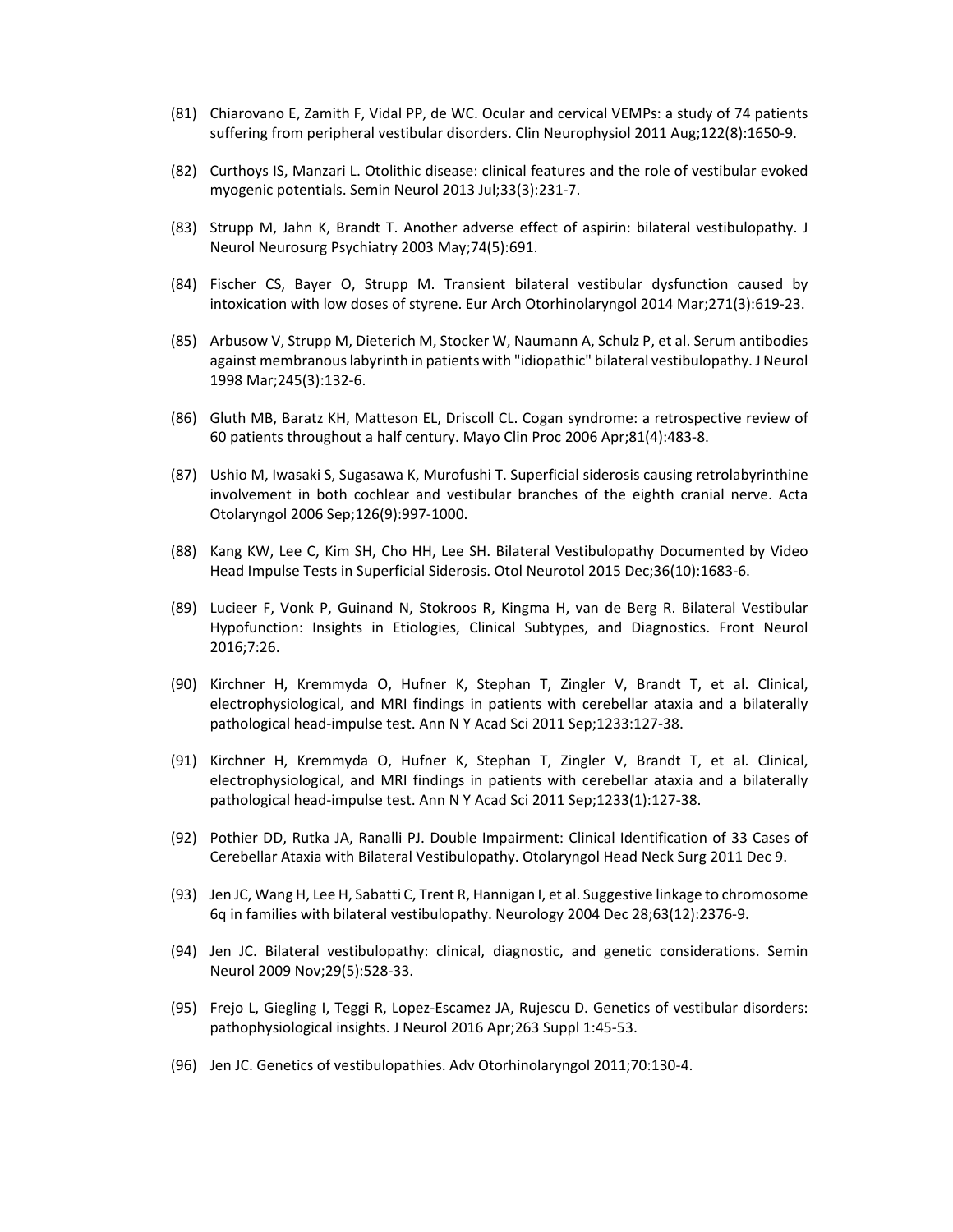(97) Elstner M, Schmidt C, Zingler VC, Prokisch H, Bettecken T, Elson JL, et al. Mitochondrial 12S rRNA susceptibility mutations in aminoglycoside‐associated and idiopathic bilateral vestibulopathy. Biochem Biophys Res Commun 2008 Dec 12;377(2):379‐83.